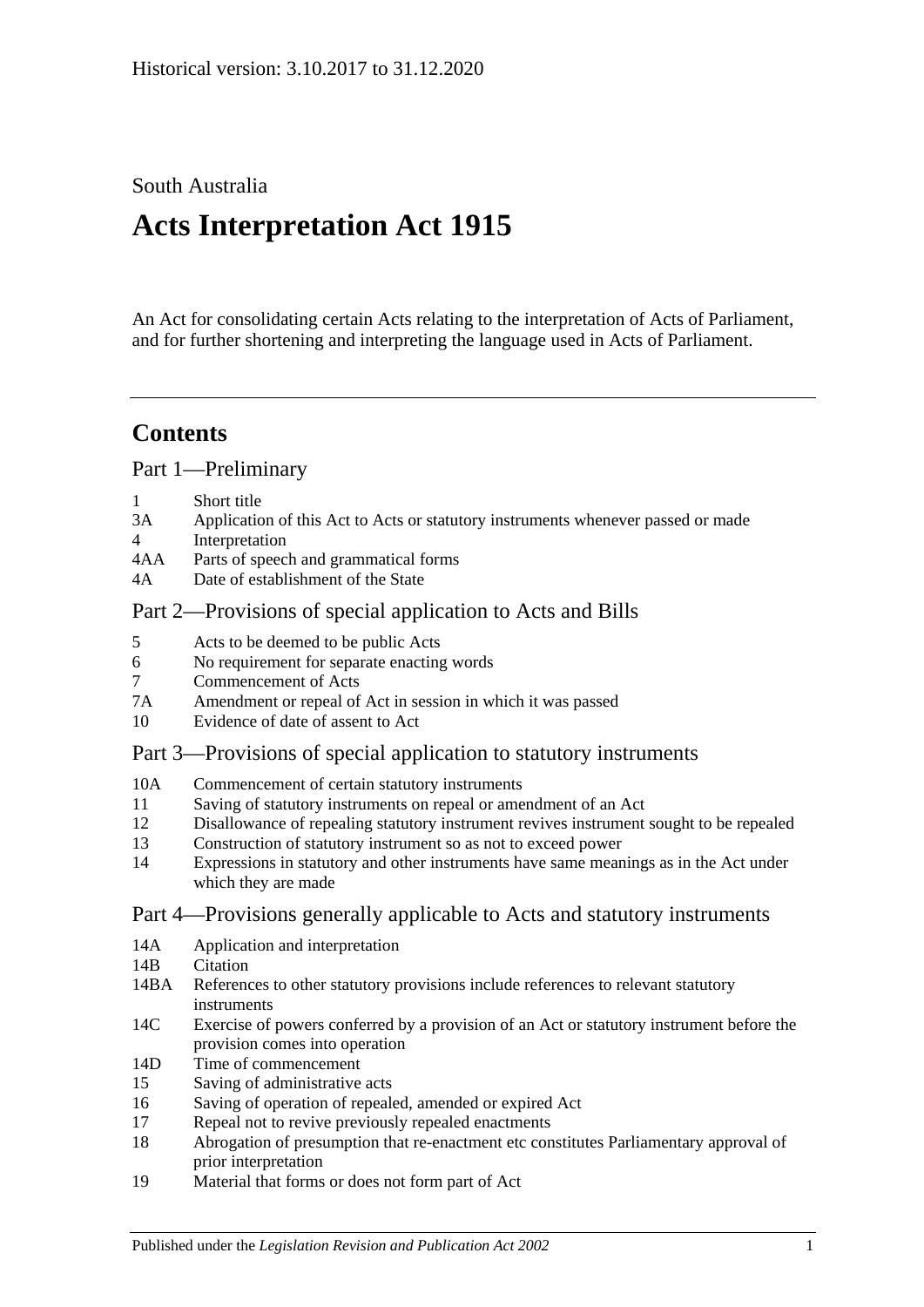- 19A [Examples](#page-12-3)
- 20 [Rules of construction to be applied in determining whether an Act binds the Crown](#page-13-0)
- 21 [Act deemed always speaking](#page-13-1)
- 22 [Construction that would promote purpose or object of an Act to be preferred](#page-13-2)
- 22A [Construction of Act so as not to exceed power of State](#page-13-3)
- 22B [Declaration of validity of laws made before Australia Acts](#page-14-0)
- 23 [Act to be done by Governor to mean by him with advice of Executive Council](#page-14-1)
- 24 [When Act or provision deemed to be substituted for another](#page-14-2)<br>25 Variation of forms
- [Variation of forms](#page-14-3)
- 26 [Interpretation of words relating to gender or number](#page-14-4)
- 27 [Provisions as to limitation of time](#page-15-0)
- 27A [Sitting days](#page-15-1)
- 28 [Measurement of distances](#page-15-2)
- 28A [Standard scales for penalties and expiation fees](#page-15-3)
- 29 [Fines etc to be paid into Treasury](#page-16-0)
- 
- 30 [Penalties](#page-16-1)<br>33 Service b [Service by post](#page-16-2)
- 34 ["May" imports a discretion, "shall" is imperative](#page-17-0)
- 35 [Words applying to occupant of public office to apply to successive occupants](#page-17-1)
- 36 [Power to appoint includes power to remove etc](#page-17-2)
- 36A [Gender balance in nomination of persons for appointment to statutory bodies](#page-17-3)
- 37 [Powers may be exercised from time to time](#page-18-0)
- 37A [Manner in which certain powers and functions may be exercised by a delegate](#page-18-1)
- 39 [Variation, revocation and expiration of regulations, rules or by-laws](#page-18-2)
- 40 [Prescribing matters by reference to other instruments](#page-19-0)
- 42 [Who may proceed for recovery of penalties](#page-19-1)
- 44 [Interpretation of references to summary proceedings, complaints](#page-19-2) etc
- 45 [Rounding down of monetary amounts](#page-20-0)
- 50 [Offences punishable under more than one law](#page-20-1)
- 51 [Production of records kept by computer or other process](#page-20-2)
- 52 [Bodies corporate and signing or execution of documents](#page-20-3)

[Legislative history](#page-21-0)

#### <span id="page-1-0"></span>**The Parliament of South Australia enacts as follows:**

## **Part 1—Preliminary**

#### <span id="page-1-1"></span>**1—Short title**

This Act may be cited as the *Acts Interpretation Act 1915*.

#### <span id="page-1-2"></span>**3A—Application of this Act to Acts or statutory instruments whenever passed or made**

Subject to this Act, this Act applies to, or in relation to, an Act or statutory instrument whenever passed or made.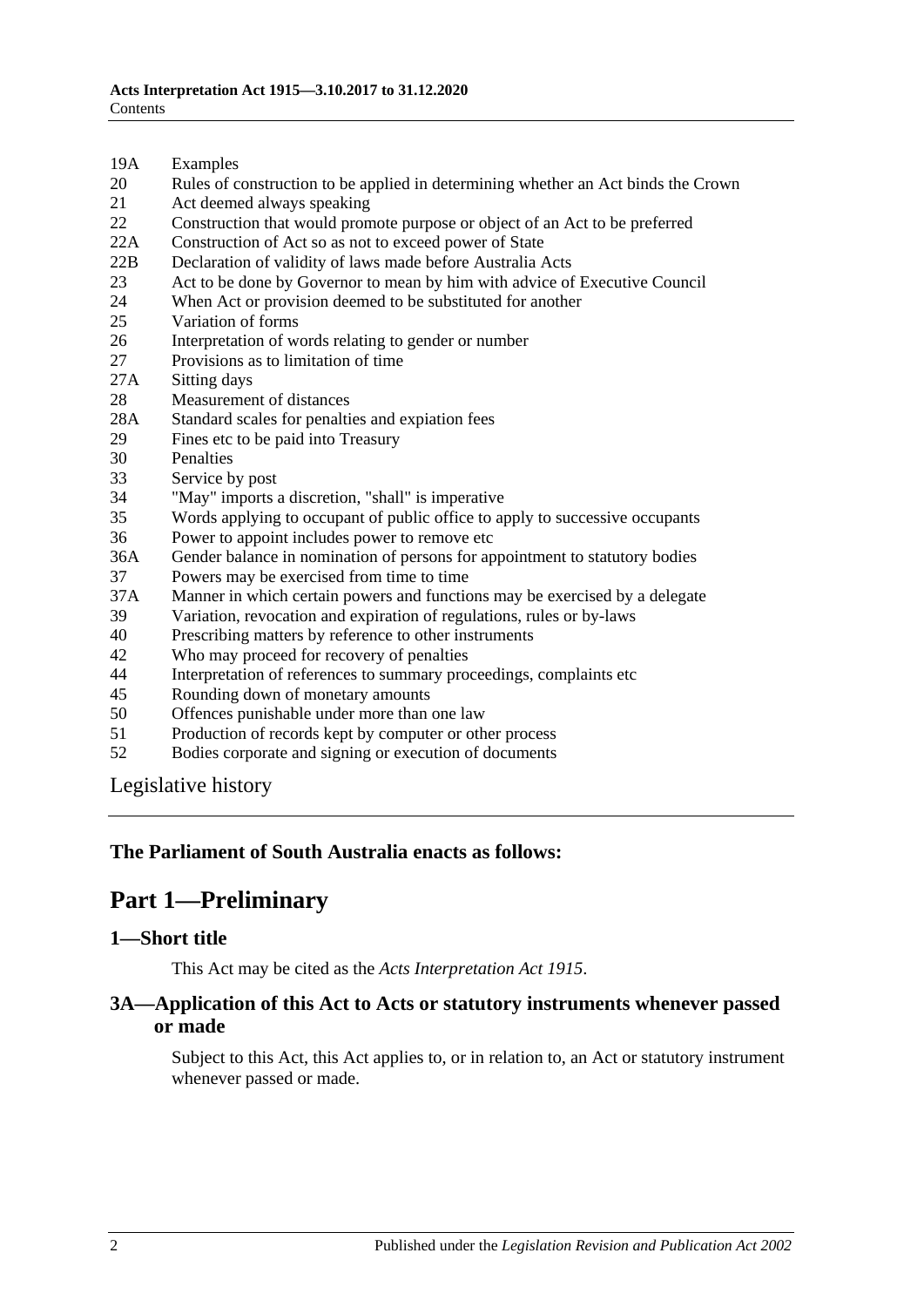## <span id="page-2-0"></span>**4—Interpretation**

(1) In this Act and in every other Act or statutory instrument, unless the contrary intention appears—

*Act* means—

- (a) an Act of the Parliament of South Australia or an Act or ordinance of some earlier legislative authority in South Australia; or
- (b) an Act of the Imperial Parliament that has been received into the law of South Australia or applies to South Australia by paramount force;

*ADI* means an authorised deposit-taking institution within the meaning of the *Banking Act (Cwth)*;

*administrative unit* means an administrative unit of the Public Service;

*AS* or *Australian Standard* or *AS/NZS* or *Australian/New Zealand Standard* means a standard published by or under the authority of Standards Australia (alone or jointly with others);

*Australia Acts* means—

- (a) the *Australia Act 1986* of the Commonwealth; and
- (b) the *Australia Act 1986* of the United Kingdom;

*Australian citizen* means a person who is an Australian citizen under the provisions of the *Australian Citizenship Act 1948* of the Commonwealth;

<span id="page-2-1"></span>*bank* means an ADI that is permitted under the *Banking Act (Cwth)* to assume or use—

- (a) the word "bank", "banker" or "banking"; or
- (b) any other word (whether or not in English) that is of like import to a word referred to in [paragraph](#page-2-1) (a);

*bank cheque* or *banker's cheque* means a cheque that an ADI draws on itself;

*bank holiday* means a day that is, under the *[Holidays Act](http://www.legislation.sa.gov.au/index.aspx?action=legref&type=act&legtitle=Holidays%20Act%201910) 1910*, a bank holiday;

*Banking Act (Cwth)* means the *Banking Act 1959* of the Commonwealth, as amended from time to time and includes an Act enacted in substitution for that Act;

<span id="page-2-2"></span>*building society* means an ADI that is permitted under the *Banking Act (Cwth)* to assume or use—

- (a) the expression "building society"; or
- (b) any other expression (whether or not in English) that is of like import to the expression referred to in [paragraph](#page-2-2) (a);

*commencement*, in relation to an Act or statutory instrument, means the day or time on which the Act or statutory instrument comes into operation;

*the Commonwealth* means the Commonwealth of Australia;

<span id="page-2-3"></span>*credit union* means an ADI that is permitted under the *Banking Act (Cwth)* to assume or use—

(a) the expression "credit union"; or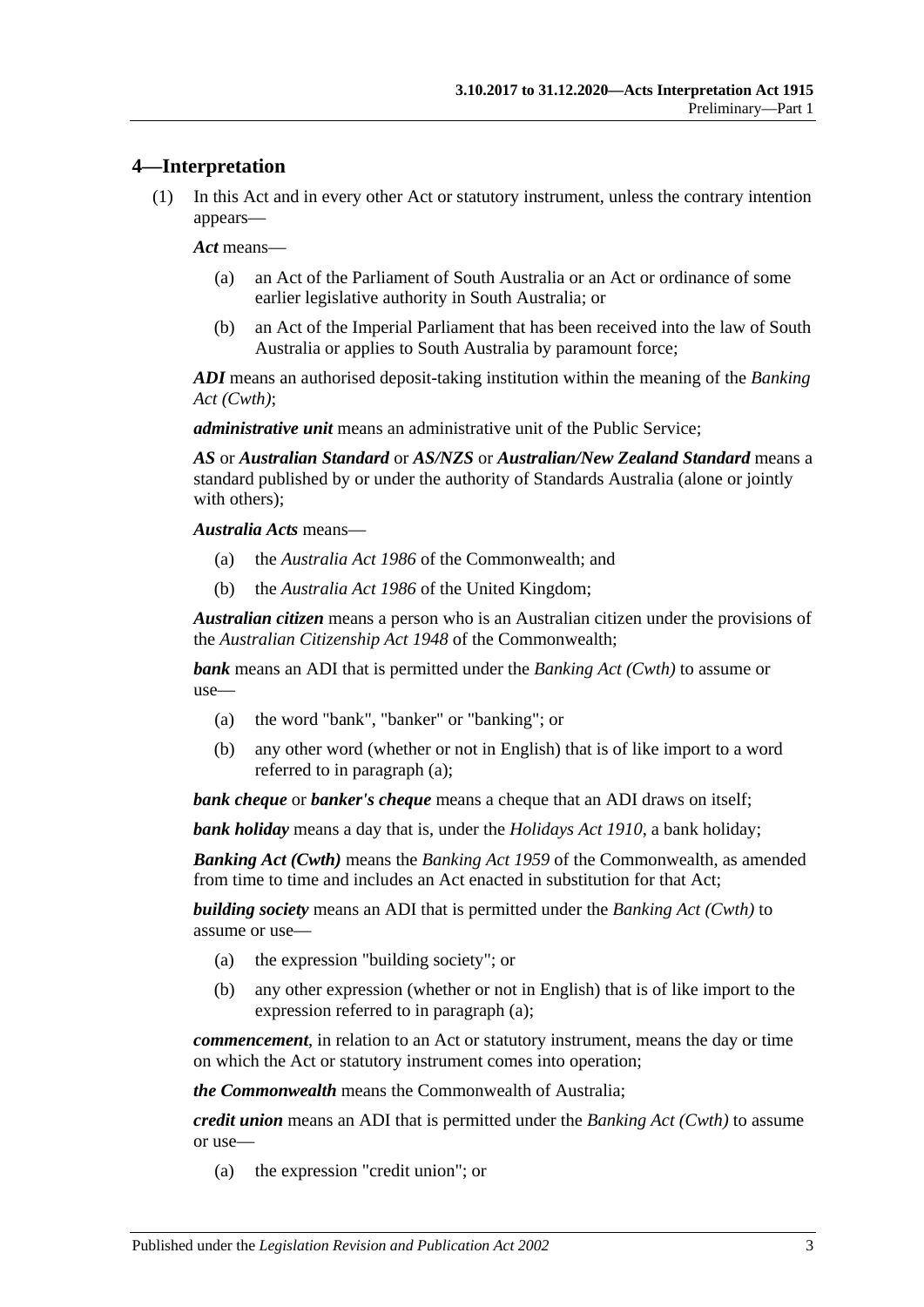(b) any expression (whether or not in English) that is of like import to the expression referred to in [paragraph](#page-2-3) (a);

*data storage device* means any article or material (for example, a disk) from which information is capable of being reproduced, with or without the aid of any other article or device;

*Department* or *department* of a Minister or of the Public Service, *government department* or *public department* means an administrative unit of the Public Service;

*document* includes—

- (a) any paper or other material on which there is writing; and
- (b) any map, plan, drawing, graph or photograph; and
- (c) any paper or other material on which there are marks, figures, symbols or perforations having a meaning for persons qualified to interpret them; and
- (d) any article or material from which sounds, images or writings are capable of being reproduced with or without the aid of any other article or device;

*estate*, in relation to land, includes any estate or interest, easement, right, title, claim, demand, charge, lien or encumbrance in, over, to, or in respect of, the land;

*financial year* means the period of 12 months ending on the expiration of the thirtieth day of June;

*friendly society* means a body that is a friendly society for the purposes of the *Life Insurance Act* 1995 of the Commonwealth as amended from time to time:

*the Gazette*, *the Government Gazette* or *the South Australian Government Gazette* means the South Australian Government Gazette (including any supplement to that gazette) printed and published, or purporting to be printed and published, by the Government Printer of the State;

*gender identity* means the gender-related identity, appearance or mannerisms or other gender-related characteristics of a person (whether by way of medical intervention or not), with or without regard to the person's designated sex at birth;

*the Governor-in-Chief*, *the Governor* or *the Lieutenant-Governor* means the Governor of the State or other officer for the time being administering the Government of the State;

#### <span id="page-3-0"></span>*Health Practitioner Regulation National Law* means—

- (a) the *Health Practitioner Regulation National Law*
	- (i) as in force from time to time, set out in the schedule to the *Health Practitioner Regulation National Law Act 2009* of Queensland; and
	- (ii) as it applies as a law of South Australia, another State or a Territory (with or without modification); or
- (b) the law that substantially corresponds to the law referred to in [paragraph](#page-3-0) (a);

*His Majesty* or *Her Majesty*, *the King* or *the Queen*, or *the Crown*, means His Majesty the King, or Her Majesty the Queen, Sovereign for the time being of Australia, and includes the predecessors and the heirs and successors of the King or Queen;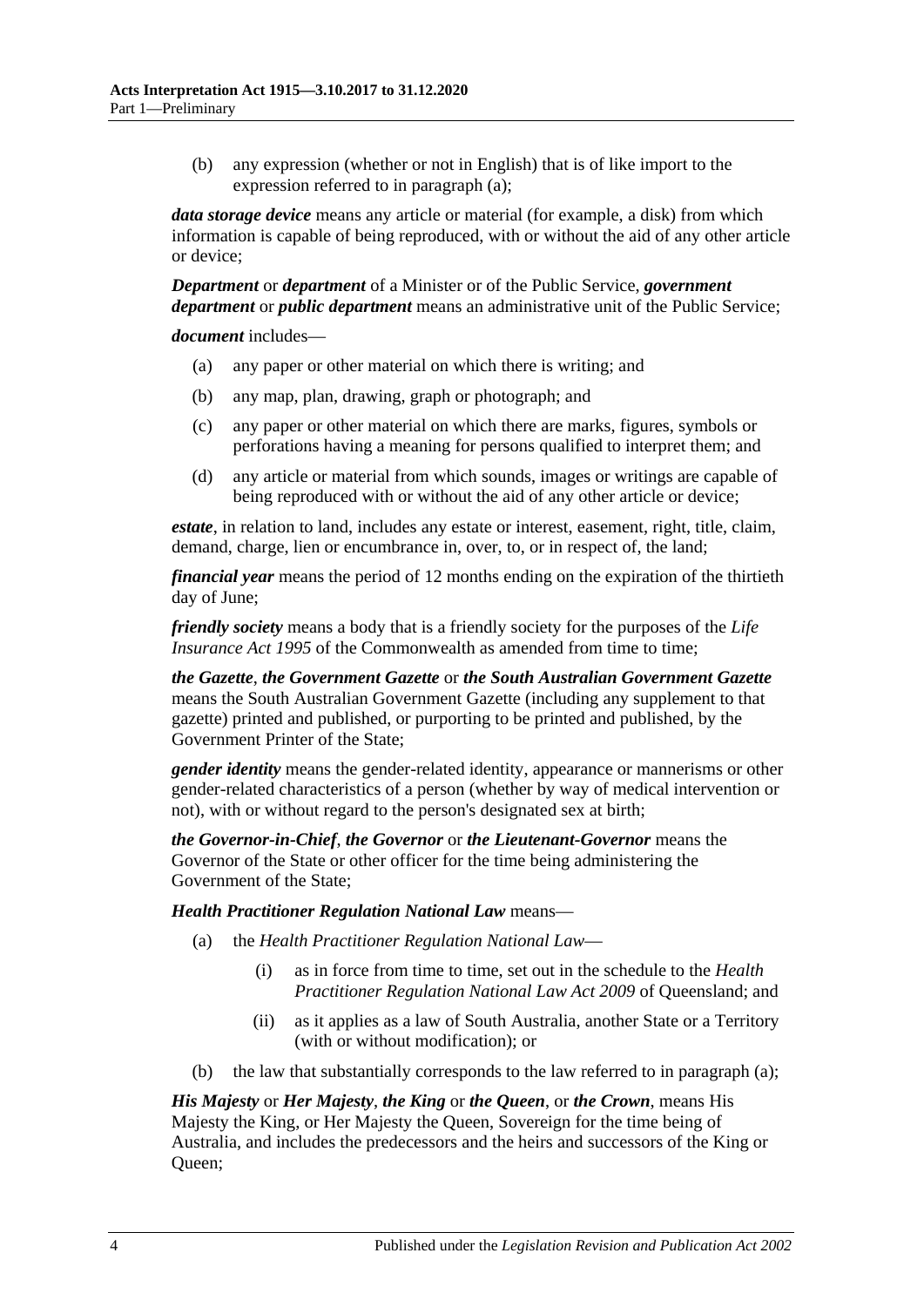*intersex status* means the status of having physical, hormonal or genetic features that are—

- (a) neither wholly female nor wholly male; or
- (b) a combination of female and male; or
- (c) neither female nor male;

*judge* means a Judge of the Supreme Court or a District Court Judge;

*justice* means justice of the peace for the State:

*land* includes—

- (a) a building or structure affixed to land;
- (b) waters and airspace over land;
- (c) the bed of any body of waters;
- (d) subsoil and subterranean waters;

*major indictable offence* means any indictable offence classified by statute as a major indictable offence<sup>1</sup>;

*the Minister* means—

- (a) when used in an Act—the Minister of the Crown to whom the administration of the Act has been committed by the Governor, or in whom the administration of the Act is otherwise vested; and
- (b) when used in a statutory instrument—the Minister of the Crown to whom the administration of the Act under which the statutory instrument was made has been committed by the Governor, or in whom the administration of that Act is otherwise vested,

and includes a Minister of the Crown for the time being discharging the duties of that Minister or acting in the exercise of powers or functions delegated by that Minister;

*minor indictable offence* means any indictable offence classified by statute as a minor indictable offence<sup>1</sup>;

*month* means calendar month;

*oath* or *affidavit*, in all cases where persons are allowed by law to affirm or to declare instead of swearing, includes affirmation or declaration;

*Parliament* means the Parliament of the State;

*part-day public holiday* means a part of a day that is, under section 3B of the *[Holidays](http://www.legislation.sa.gov.au/index.aspx?action=legref&type=act&legtitle=Holidays%20Act%201910)  Act [1910](http://www.legislation.sa.gov.au/index.aspx?action=legref&type=act&legtitle=Holidays%20Act%201910)*, a part-day public holiday;

*person* or *party* includes a body corporate;

*police force* means South Australia Police under the *[Police Act](http://www.legislation.sa.gov.au/index.aspx?action=legref&type=act&legtitle=Police%20Act%201998) 1998*;

*police officer* means any member of South Australia Police under the *[Police Act](http://www.legislation.sa.gov.au/index.aspx?action=legref&type=act&legtitle=Police%20Act%201998) 1998*;

#### *prescribed* means—

(a) when used in an Act—prescribed by the Act or by a statutory instrument made, or to be made, under the Act; and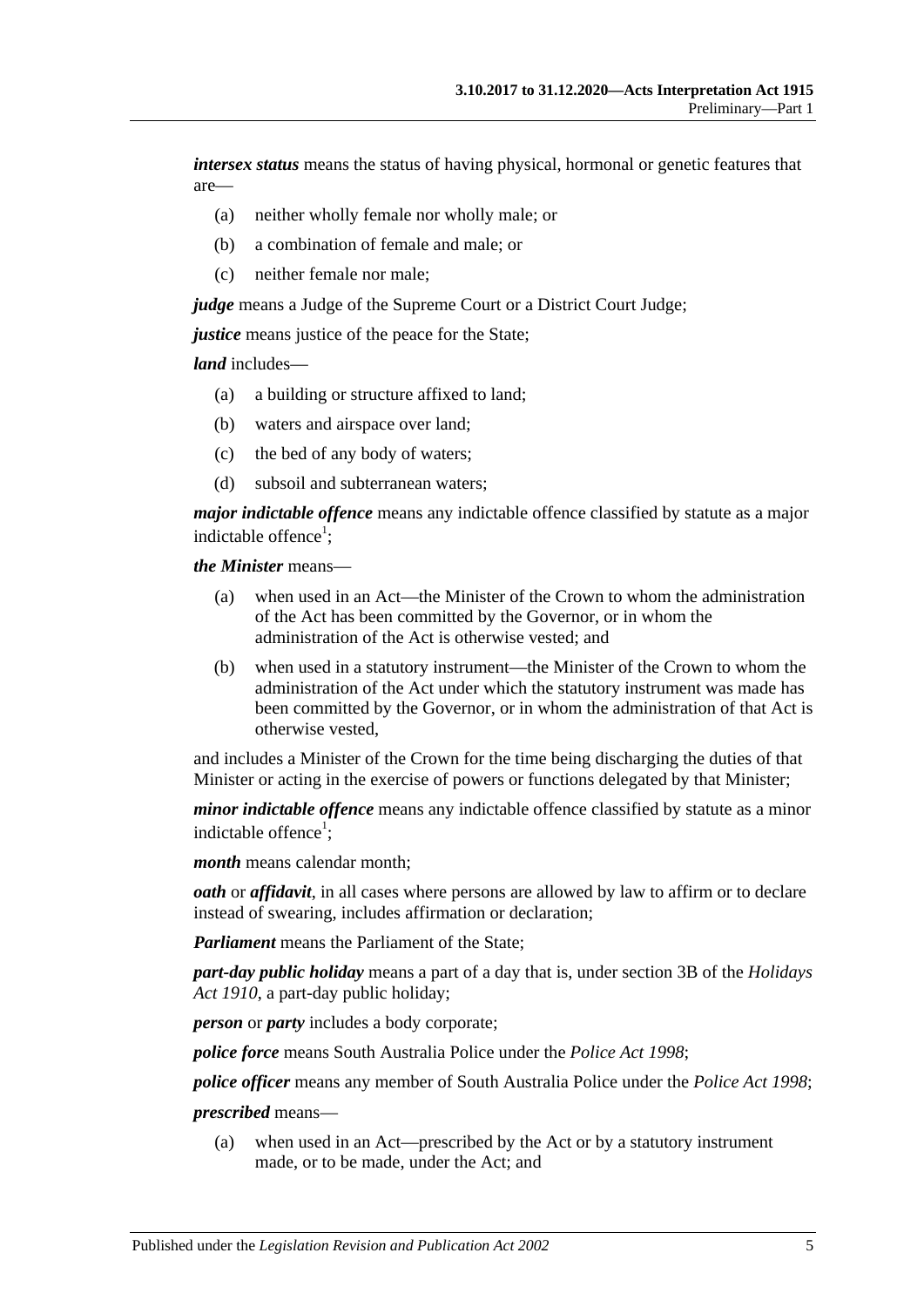(b) when used in a statutory instrument—prescribed by the Act under which the statutory instrument was made, by the statutory instrument itself or by some further statutory instrument made, or to be made, under the Act under which the statutory instrument was made;

*proclamation* means a proclamation made by the Governor and published in the Gazette;

*public holiday*—see [subsections](#page-6-1) (3) and [\(4\);](#page-6-2)

*Public Service* or *public service* means the Public Service under the *[Public Sector](http://www.legislation.sa.gov.au/index.aspx?action=legref&type=act&legtitle=Public%20Sector%20Act%202009)  Act [2009](http://www.legislation.sa.gov.au/index.aspx?action=legref&type=act&legtitle=Public%20Sector%20Act%202009)*;

*record* includes information stored or recorded by computer or other process;

*regulation*, *rule* or *by-law* means—

- (a) when used in an Act—a regulation, rule or by-law made under the Act in which the expression is used; and
- (b) when used in a statutory instrument—a regulation, rule or by-law made under the Act under which the statutory instrument was made;

*sitting days*, in relation to either House of Parliament, means days on which the House actually sits;

*special justice* means a justice who has been appointed as a special justice;

*Standards Association of Australia* includes—

- (a) Standards Australia International Limited; and
- (b) Standards Australia Limited (ACN 087 326 690);

*Standards Australia* means—

- (a) Standards Association of Australia; or
- (b) Standards Australia International Limited; or
- (c) Standards Australia Limited (ACN 087 326 690);

*the State* or *this State* means the State of South Australia;

*statutory declaration* means—

- (a) a declaration made under the *[Oaths Act](http://www.legislation.sa.gov.au/index.aspx?action=legref&type=act&legtitle=Oaths%20Act%201936) 1936*; or
- (b) a declaration made outside the State—
	- (i) in pursuance of a law in force in the place where the declaration is made, being a law that renders the declarant liable to a criminal penalty for a false declaration; and
	- (ii) before a person who has authority under that law to take declarations;

*statutory instrument* means—

- (a) a regulation, rule, by-law or statute made under an Act; or
- (ab) a proclamation, notice, order or other instrument made by the Governor or a Minister under an Act and published in the Gazette; or
- (b) a code or standard made, approved or adopted under an Act; or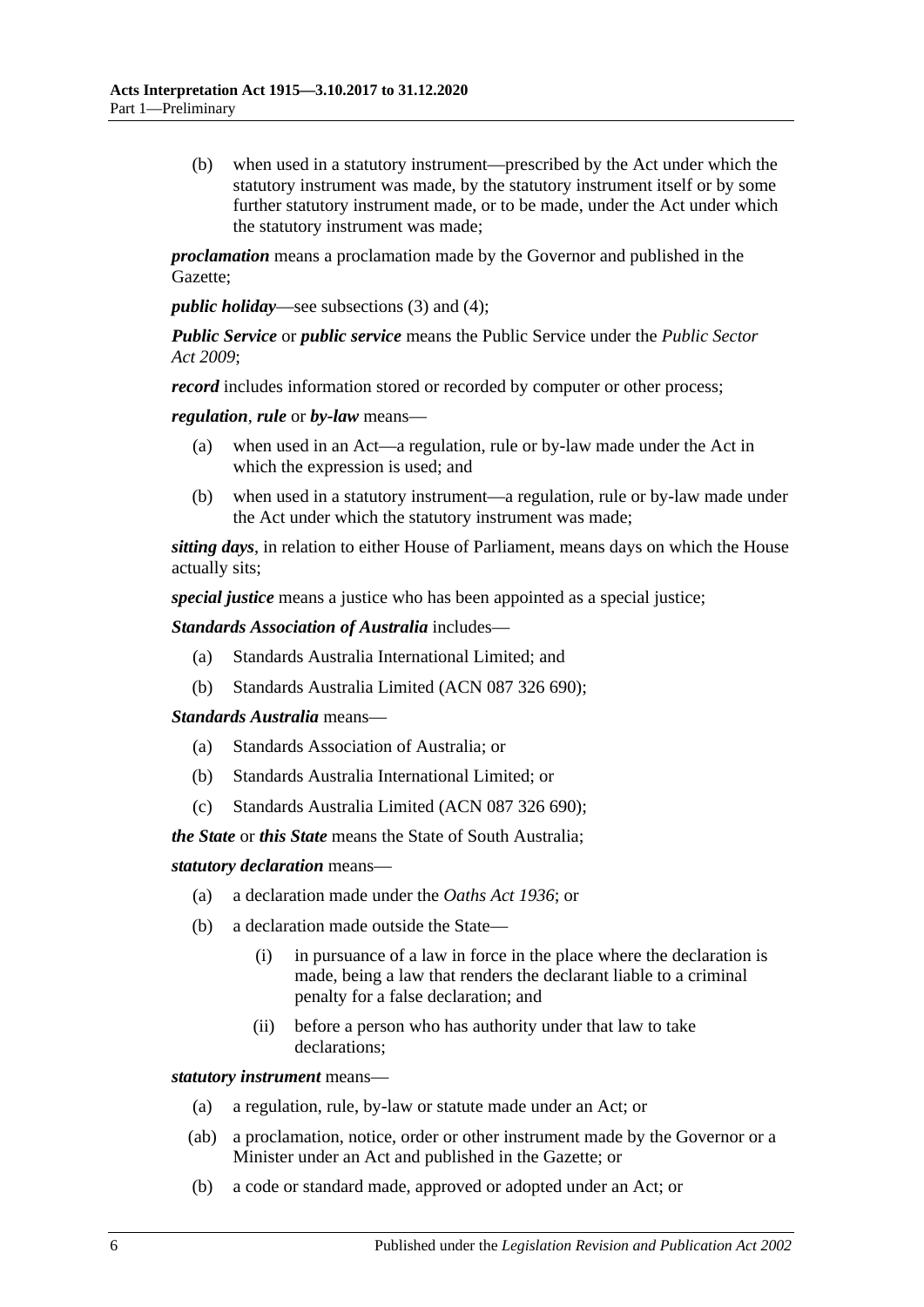(c) any other instrument of a legislative character made or in force under an Act;

summary offence means any offence classified by statute as a summary offence<sup>1</sup>;

*Supreme Court* means the Supreme Court of the State;

*to swear*, in all cases where persons are allowed by law to affirm or to declare instead of swearing, includes to affirm or to declare;

*this Act*, when used in an Act, includes statutory instruments made under the Act in which the expression is used;

*United Kingdom* means the United Kingdom of Great Britain and Ireland;

*writing* includes any visible form in which words, figures, drawings or symbols may be reproduced or represented.

- (2) A reference in an Act or statutory instrument to—
	- (a) *audiotape*, *photograph*, *videotape* or other word in the form of a verb describing the capture or recording of images or sounds by an audiorecording, cinematographic, photographic or videorecording device includes, unless the contrary intention appears, a reference to the capture or recording of images or sounds by a digital device;
	- (b) an *audiotape*, *photograph*, *videotape* or other word in the form of a noun describing the item on which images or sounds captured or recorded by an audiorecording, cinematographic, photographic or videorecording device are stored or reproduced includes, unless the contrary intention appears, a reference to a digital data storage device;
	- (c) a *book*, *paper*, *plan* or other word in the form of a noun describing an item on which there is writing includes, unless the contrary intention appears, a reference to a digital data storage device.
- <span id="page-6-1"></span>(3) A reference in an Act or statutory instrument to a *public holiday* is a reference to—
	- (a) a day that is, under the *[Holidays Act](http://www.legislation.sa.gov.au/index.aspx?action=legref&type=act&legtitle=Holidays%20Act%201910) 1910*, a public holiday; or
	- (b) subject to [subsection](#page-6-2) (4)—a part-day public holiday.
- <span id="page-6-2"></span>(4) If for the purposes of an Act or statutory instrument a business day, working day or other period is expressed as excluding a public holiday, the exclusion does not extend to a part-day public holiday (unless the Act expressly provides to the contrary).

**Note—**

1 For the classification of offences, the reader should refer to section 5 of the *[Summary](http://www.legislation.sa.gov.au/index.aspx?action=legref&type=act&legtitle=Summary%20Procedure%20Act%201921)  [Procedure Act](http://www.legislation.sa.gov.au/index.aspx?action=legref&type=act&legtitle=Summary%20Procedure%20Act%201921) 1921*. However, it should be noted that the principles set out in that section for differentiating major indictable, minor indictable and summary offences may be subject to some special exception made by the Act under which the offence in question is created.

## <span id="page-6-0"></span>**4AA—Parts of speech and grammatical forms**

If an Act defines a word or phrase, other parts of speech and grammatical forms of the word or phrase have, unless the contrary intention appears, corresponding meanings.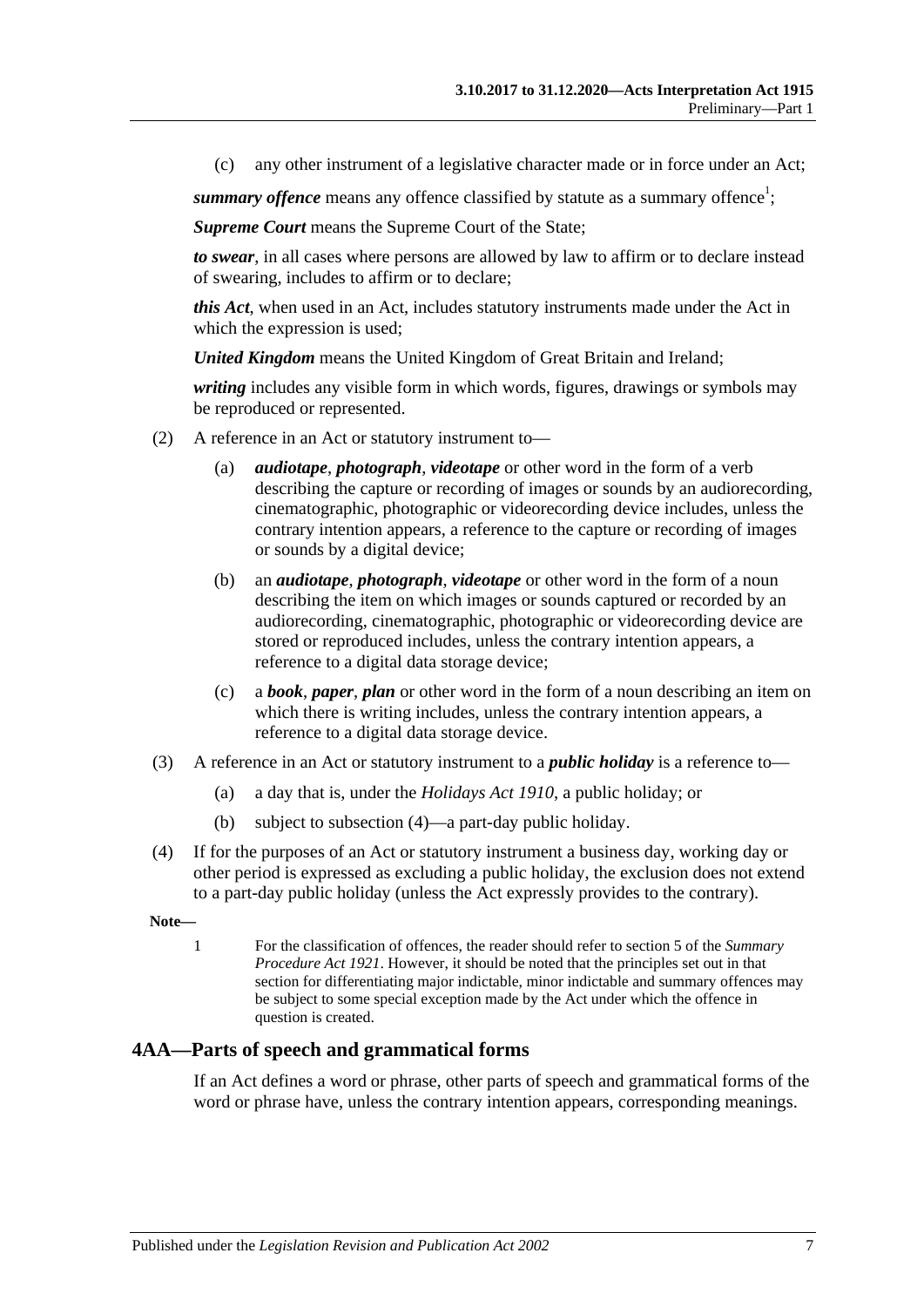#### <span id="page-7-0"></span>**4A—Date of establishment of the State**

For the purposes of the law of the State, the State will be taken to have been established on the twenty-eighth day of December, 1836.

## <span id="page-7-1"></span>**Part 2—Provisions of special application to Acts and Bills**

#### <span id="page-7-2"></span>**5—Acts to be deemed to be public Acts**

Every Act passed after the first day of January, 1873, will be taken to be a public Act.

#### <span id="page-7-3"></span>**6—No requirement for separate enacting words**

There is no requirement for a section or other portion of an Act to have separate enacting words in order to have effect as a substantive enactment.

#### <span id="page-7-6"></span><span id="page-7-4"></span>**7—Commencement of Acts**

- (1) An Act that contains no provision fixing the date of its commencement, or providing for the fixing of that date, comes into operation on the day on which it is assented to by, or on behalf of, the Crown.
- (2) Where a Bill is reserved for the signification of Her Majesty's assent, the Bill will be taken, for the purposes of [subsection](#page-7-6) (1), to have been assented to on the day on which the assent is notified by proclamation in the State.
- <span id="page-7-7"></span>(3) Where an Act provides that the Act or provisions of the Act will come into operation on a day to be fixed by proclamation, then, unless the contrary intention appears, the Governor may by proclamation—
	- (a) fix a day or time for the Act or provisions to come into operation;
	- (b) fix different days or times for different provisions of the Act to come into operation;
	- (c) suspend the operation of specified provisions of the Act until a day or time or days or times to be fixed by subsequent proclamation or proclamations.
- (4) For the purposes of [subsection](#page-7-7) (3), a reference to a provision of an Act extends to—
	- (a) a part of a provision;
	- (b) a provision to be inserted into another Act by the Act.
- (4a) The Governor may, by subsequent proclamation made before the date fixed by proclamation under [subsection](#page-7-7) (3) for an Act or provision to come into operation, vary the proclamation so as to delay commencement of the Act or provision.
- (5) An Act or a provision of an Act passed after the commencement of this subsection that is to be brought into operation by proclamation will be taken to come into operation on the second anniversary of the date on which the Act was assented to by, or on behalf of, the Crown unless brought into operation before that second anniversary.

#### <span id="page-7-5"></span>**7A—Amendment or repeal of Act in session in which it was passed**

An Act may be amended or repealed in the session of Parliament in which it was passed.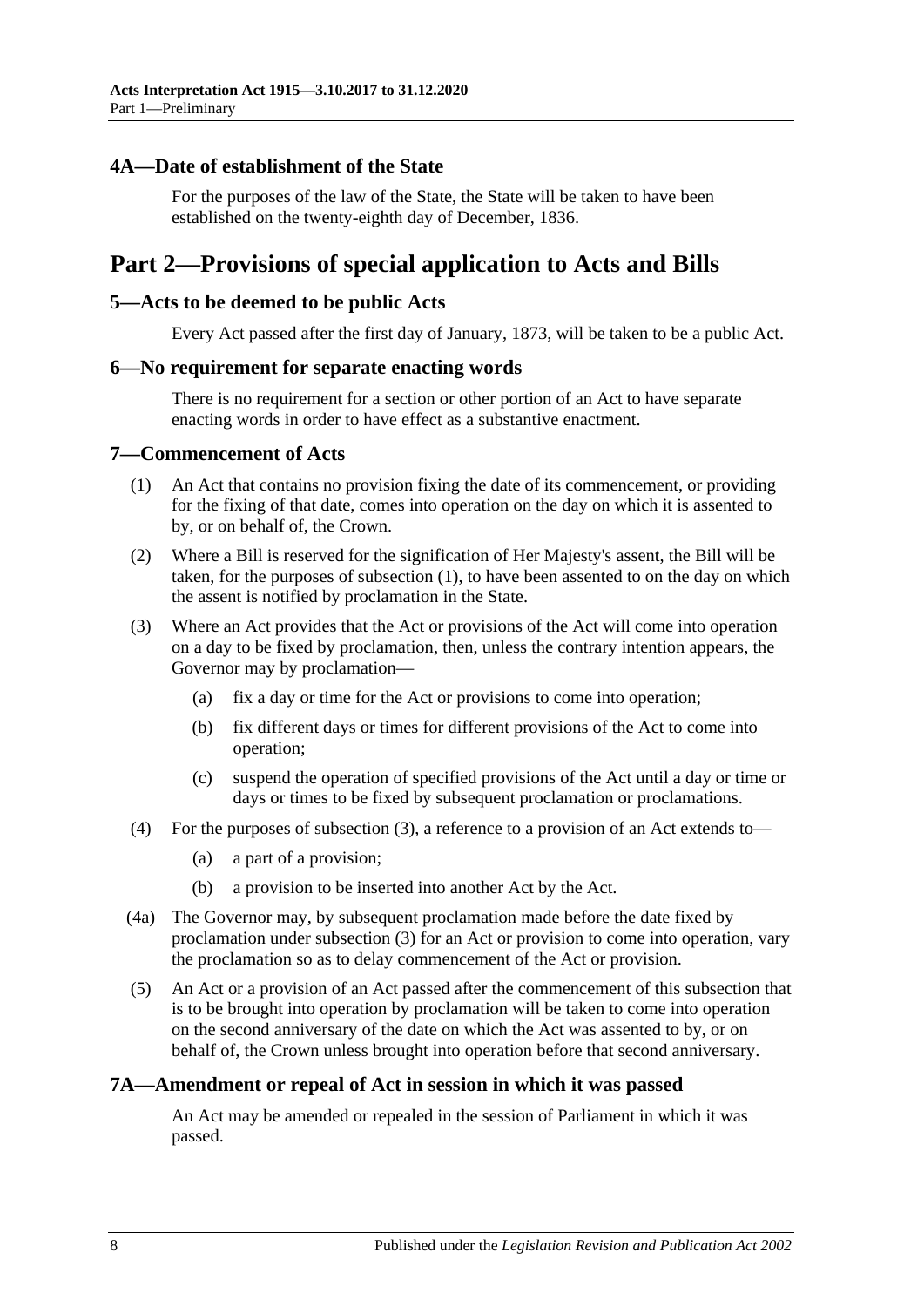#### <span id="page-8-0"></span>**10—Evidence of date of assent to Act**

The date appearing on a copy of an Act printed, or purporting to be printed, by the Government Printer, as the date on which the Governor assented to the Act or made known Her Majesty's assent to the Act is evidence that the date is the date on which the Governor so assented, or made known Her Majesty's assent, and will be judicially noticed accordingly.

## <span id="page-8-1"></span>**Part 3—Provisions of special application to statutory instruments**

#### <span id="page-8-2"></span>**10A—Commencement of certain statutory instruments**

- (1) A statutory instrument (other than a regulation, rule or by-law made under an Act)—
	- (a) may come into operation at a date or time specified in the instrument; but
	- (b) may not come into operation earlier than the date on which it is made, approved or adopted unless that earlier operation is authorised by the Act under which the instrument is made, approved or adopted.
- (2) A statutory instrument (other than a regulation, rule or by-law made under an Act) that contains no provision fixing the date or time of its commencement comes into operation on the day on which it is made, approved or adopted.

#### <span id="page-8-3"></span>**11—Saving of statutory instruments on repeal or amendment of an Act**

Where—

- (a) a statutory or other instrument is in force under an Act; and
- (b) the Act, or the provision of the Act under which the instrument was made, is repealed by a subsequent Act which contains or provides the power to make instruments to the same or similar effect,

the instrument will, subject to the provisions of the subsequent Act, remain in force as if the subsequent Act had been in force when the instrument was made and the instrument had then been made in pursuance of that Act.

## <span id="page-8-4"></span>**12—Disallowance of repealing statutory instrument revives instrument sought to be repealed**

Where a statutory instrument that revokes another statutory instrument, or part of another statutory instrument, is disallowed pursuant to any Act, the statutory instrument or part sought to be revoked revives.

#### <span id="page-8-5"></span>**13—Construction of statutory instrument so as not to exceed power**

A statutory or other instrument made pursuant to a power conferred by or under an Act will be read and construed so as not to exceed that power, so that, where a provision of the instrument, or the application of a provision of the instrument to any person or circumstances, is in excess of that power, the remainder of the instrument, or the application of the provision to other persons and circumstances, is not affected.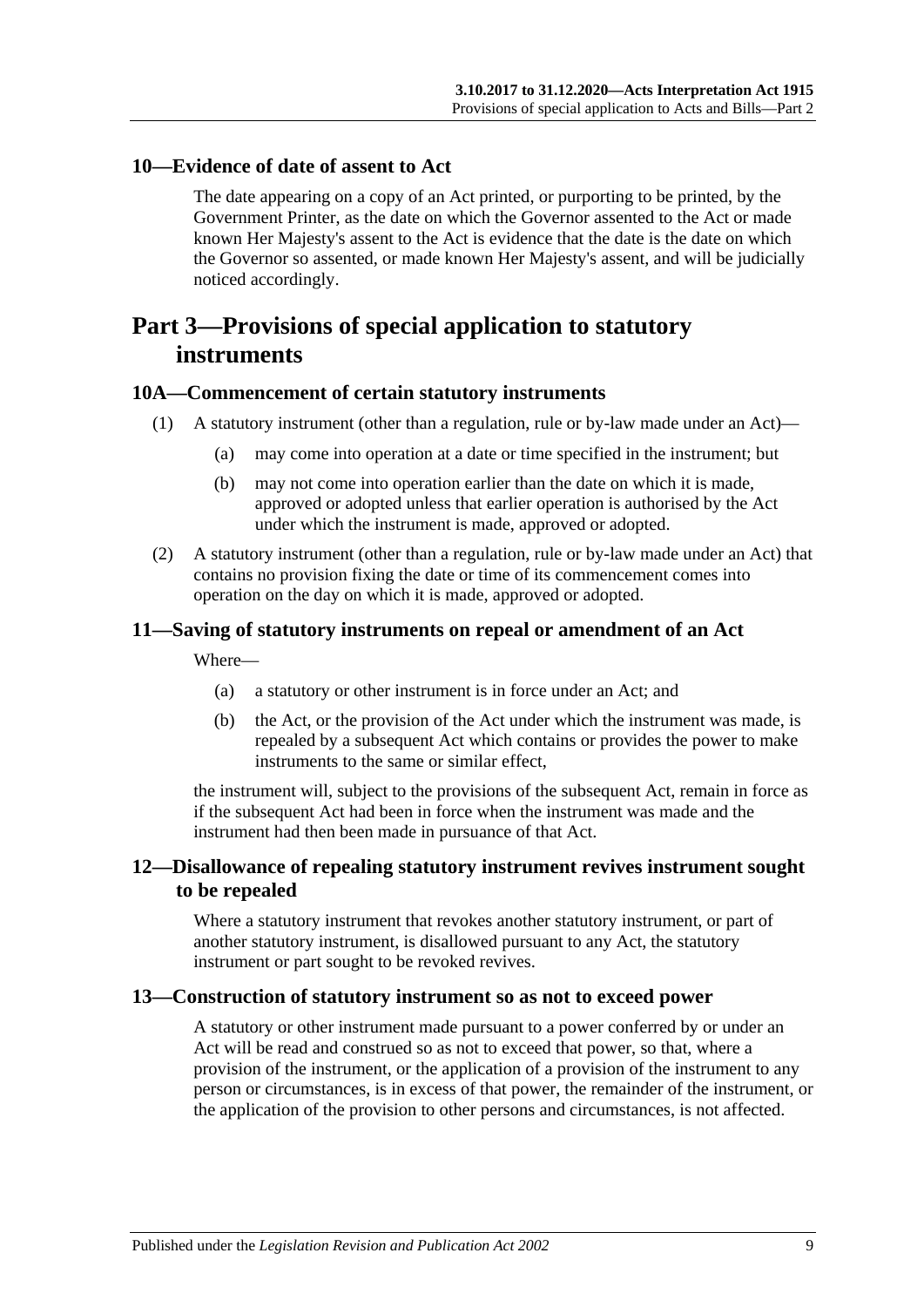## <span id="page-9-0"></span>**14—Expressions in statutory and other instruments have same meanings as in the Act under which they are made**

An expression used in a statutory instrument or other instrument made under an Act has, unless the contrary intention appears, the same meaning as in the Act under which the instrument was made, and, where that Act is amended after the instrument is made, or is repealed and substituted by a subsequent Act for the purposes of which the statutory or other instrument continues in force, the same meaning as in the amended or substituted Act.

## <span id="page-9-1"></span>**Part 4—Provisions generally applicable to Acts and statutory instruments**

## <span id="page-9-2"></span>**14A—Application and interpretation**

- (1) The provisions of this Part apply both to Acts and statutory instruments.
- (2) For the purposes of the application of this Part to statutory instruments—
	- (a) a reference to an Act or an enactment extends to a statutory instrument; and
	- (b) a reference to the passing of an Act extends to the making of a statutory instrument; and
	- (c) a reference to the repeal of an Act extends to the revocation of a statutory instrument; and
	- (d) a reference in [section](#page-11-1) 16 to the repeal of an Act extends to the disallowance of a statutory instrument.
- (3) In this Part, a reference to a section extends to a clause of an Act and a regulation, rule and by-law and a clause of a statutory instrument.

#### <span id="page-9-3"></span>**14B—Citation**

- (1) An Act, whether passed before or after the commencement of this Act, may be cited—
	- (a) by its short title; or
	- (b) by its short title abbreviated by omitting reference to any year except the year in which it was passed.
- (3) A reference in an Act to some other Act, or a Part or provision of some other Act, (whether an Act of this State or of the Commonwealth or a place outside this State) will, unless the contrary intention appears, be construed—
	- (a) as a reference to that other Act, Part or provision as amended from time to time; and
	- (b) where the Act, Part or provision is substituted—
		- (i) by a subsequent Act—as a reference to that subsequent Act; or
		- (ii) by a subsequent Part of an Act—as a reference to that subsequent Part; or
		- (iii) by a subsequent provision of an Act—as a reference to that subsequent provision.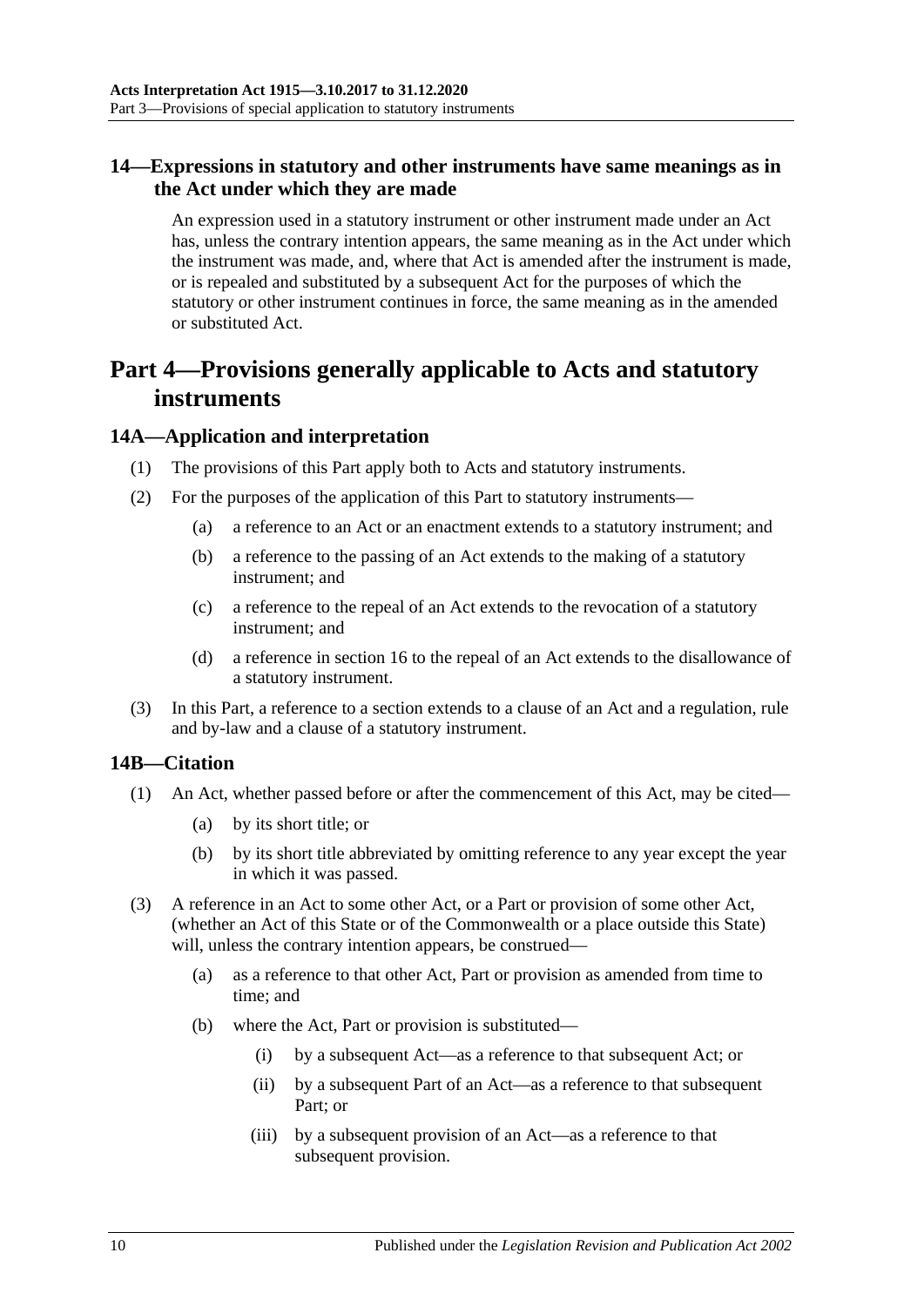- (4) An Act of the Commonwealth or of a place outside this State, whether passed before or after the commencement of this Act, may, for the purposes of the law of this State, be cited by any method authorised by, or commonly used in, the statutes of the Commonwealth or that place.
- (5) Nothing in this section renders unlawful or ineffective any citation or reference that is not made in a manner authorised by this section.

### <span id="page-10-0"></span>**14BA—References to other statutory provisions include references to relevant statutory instruments**

- (1) A reference in an Act to some other Act (whether an Act of this State or of the Commonwealth or a place outside this State) includes, unless the contrary intention appears, reference to statutory instruments made or in force under that other Act.
- (2) A reference in an Act to a Part or provision of that Act or some other Act (whether an Act of this State or of the Commonwealth or a place outside this State) includes, unless the contrary intention appears—
	- (a) reference to statutory instruments made or in force under that Part or provision; and
	- (b) reference to statutory instruments made or in force under some other Part or provision of that Act or other Act insofar as the statutory instruments are connected to that Part or provision.

## <span id="page-10-1"></span>**14C—Exercise of powers conferred by a provision of an Act or statutory instrument before the provision comes into operation**

- <span id="page-10-4"></span>(1) Where—
	- (a) a provision of an Act that has passed is not yet in operation; and
	- (b) it is expedient that a power expressed to be conferred by the provision be exercised before it comes into operation,

the power may be so exercised before the provision comes into operation.

- (2) Subject to [subsection](#page-10-3) (3), anything created, granted, issued, done or made under or pursuant to a provision by virtue of [subsection](#page-10-4) (1) will take effect when the provision comes into operation and not before.
- <span id="page-10-3"></span>(3) The appointment of a person to a position pursuant to [subsection](#page-10-4) (1) takes effect at the time of appointment but any power exercised by that person pursuant to [subsection](#page-10-4) (1) does not take effect until the relevant provision comes into operation.

## <span id="page-10-2"></span>**14D—Time of commencement**

Where an Act, or part of an Act, comes into operation on a particular day, it will be taken to have come into operation as from 12 o'clock midnight of the preceding day.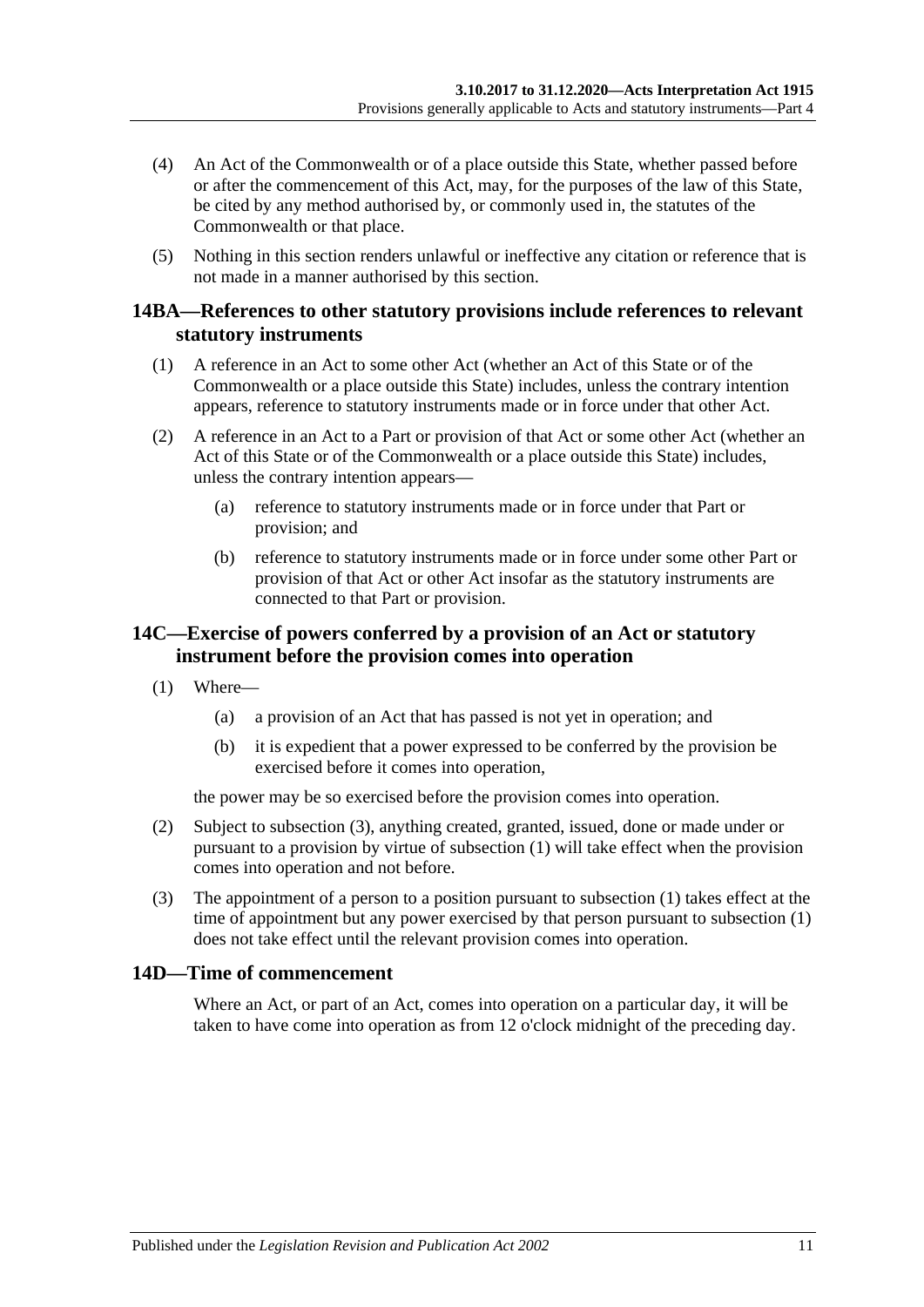## <span id="page-11-0"></span>**15—Saving of administrative acts**

Where an Act is repealed and the repealing Act contains provisions substantially corresponding to provisions of the repealed Act, then, unless the contrary intention appears, any administrative act done in pursuance of the repealed provisions (not being an administrative act the effect of which was exhausted at the time of the repeal) will, insofar as is not inconsistent with the repealing Act, be regarded as an administrative act done for the purposes of the corresponding provisions of the repealing Act.

## <span id="page-11-1"></span>**16—Saving of operation of repealed, amended or expired Act**

- (1) Where an Act is repealed or amended, or where an Act or enactment expires, then, unless the contrary intention appears, the repeal, amendment or expiry does not—
	- (a) revive anything not in force or existing at the time the repeal, amendment or expiry takes effect; or
	- (b) affect the operation of the repealed, amended or expired Act or enactment, or alter the effect of the doing, suffering or omission of anything, prior to the repeal, amendment or expiry; or
	- (c) affect any right, interest, title, power or privilege created, acquired, accrued, established or exercisable, or any status or capacity existing, prior to the repeal, amendment or expiry; or
	- (d) affect any duty, obligation, liability or burden of proof imposed, created or incurred, or any penalty, forfeiture or punishment incurred or imposed or liable to be incurred or imposed, prior to the repeal, amendment or expiry; or
	- (e) affect any investigation, legal proceedings or remedy in respect of any such right, interest, title, power, privilege, status, capacity, duty, obligation, liability, burden of proof, penalty, forfeiture or punishment.
- (2) Any such investigation, legal proceedings or remedy may be instituted, continued or enforced, and any such penalty, forfeiture or punishment may be imposed and enforced, as if the repeal or amendment had not been effected or as if the expired Act or enactment had not expired (as the case may be).
- (2a) Where any office, court, tribunal or body would, apart from this section, cease to exist by reason of the repeal, amendment or expiry, then, for the purpose of instituting, continuing or enforcing any such investigation, legal proceeding or remedy, the office, court, tribunal, or body continues in existence (and, if necessary, new appointments may be made to it) as if the repeal or amendment had not been effected, or as if the expired Act or enactment had not expired (as the case may be).
- (3) Any Act or enactment will, notwithstanding its repeal, amendment or expiry, continue in force for the purposes of continuing and completing any act, matter or thing commenced or in progress under that Act or enactment, if there is no substituted Act or enactment adapted to its continuance and completion.
- (4) In this section—

*legal proceeding* includes any proceeding pursuant to an Act, enactment or law whether of a judicial or administrative nature.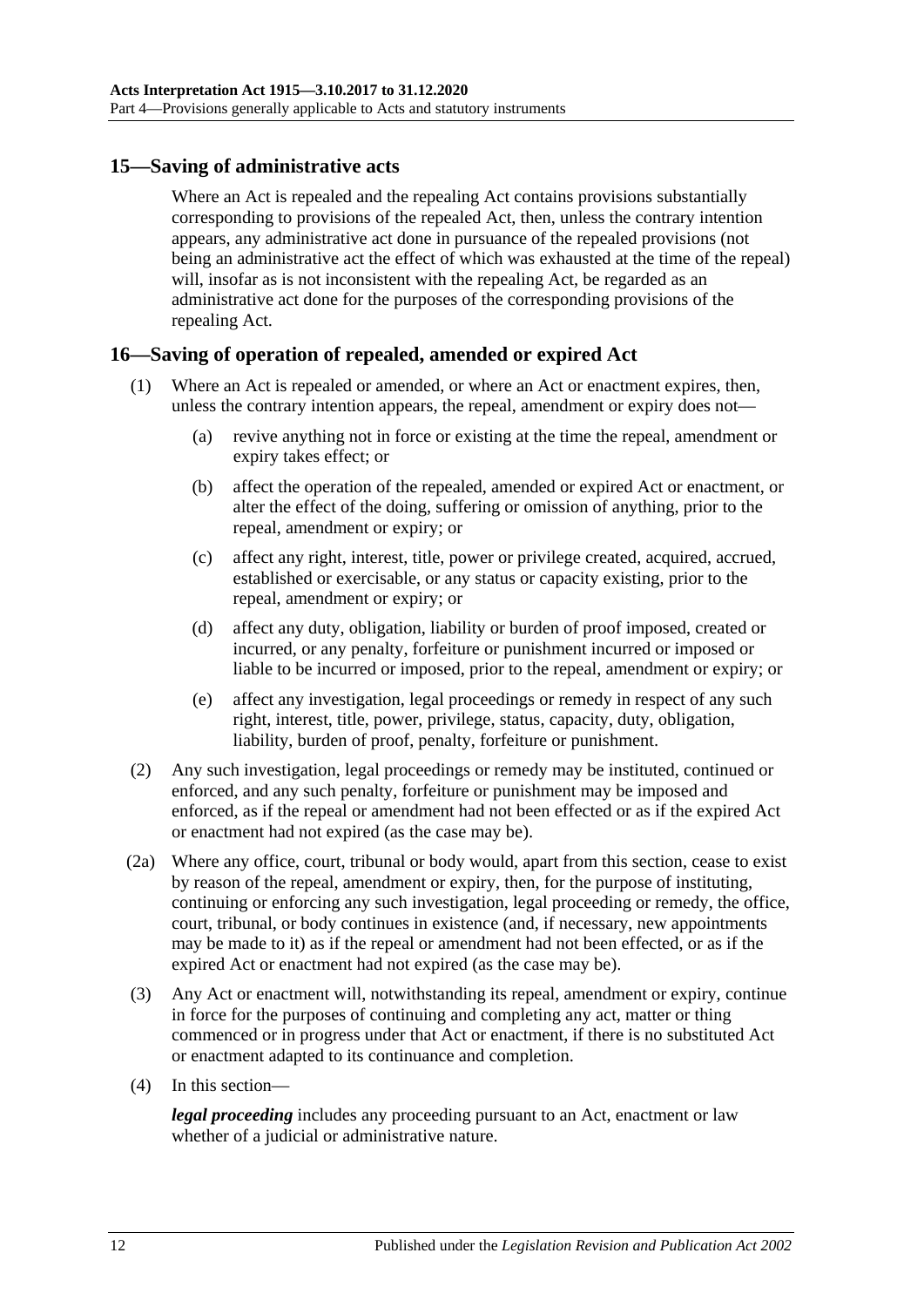## <span id="page-12-0"></span>**17—Repeal not to revive previously repealed enactments**

Where a repealing enactment is repealed by an Act, there is no revival of any Act or enactment previously repealed unless the contrary intention is expressed.

## <span id="page-12-1"></span>**18—Abrogation of presumption that re-enactment etc constitutes Parliamentary approval of prior interpretation**

The enactment or re-enactment of a provision that has been construed in a particular manner (judicially or otherwise) in this State or elsewhere creates no presumption that Parliament has sanctioned or approved that construction.

## <span id="page-12-2"></span>**19—Material that forms or does not form part of Act**

- (1) The following form part of an Act, subject to any express provision to the contrary:
	- (a) preambles, schedules, dictionaries and appendices (including their headings);
	- (b) chapter headings, part headings, division headings and subdivision headings;
	- (c) examples, qualifications, exceptions, tables, diagrams, maps and other illustrations (including their headings), except where they form part of a note that does not form part of the Act;
	- (d) punctuation.
- (2) The following do not form part of an Act, subject to any express provision to the contrary:
	- (a) section headings;
	- (b) notes (including their headings);
	- (c) lists of contents.
- (3) In this section—

*appendix* does not include an appendix containing legislative history notes;

*note* means—

- (a) a marginal note; or
- (b) a footnote (whether at the foot of a page or a section or a heading); or
- (c) any text designated as a note;

*section* has the meaning assigned by [section](#page-9-2) 14A and includes a portion of a section.

## <span id="page-12-3"></span>**19A—Examples**

If an example forms part of an Act, the example—

- (a) is not exhaustive; and
- (b) may extend, but does not limit, the meaning of the Act or the provision to which it relates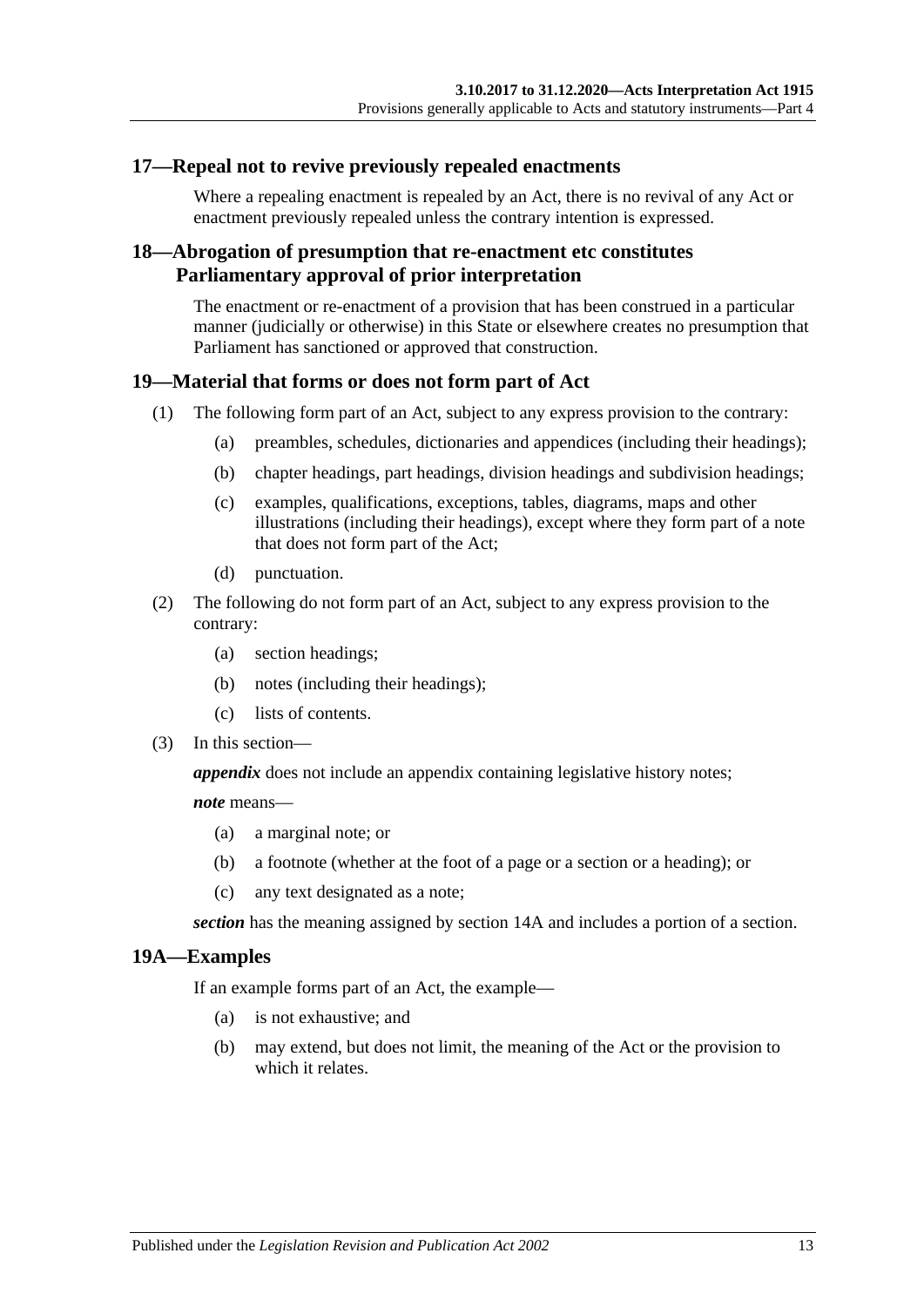## <span id="page-13-0"></span>**20—Rules of construction to be applied in determining whether an Act binds the Crown**

- (1) Subject to [subsection](#page-13-4) (2), an Act passed after 20 June 1990 will, unless the contrary intention appears (either expressly or by implication), be taken to bind the Crown, but not so as to impose any criminal liability on the Crown.
- <span id="page-13-4"></span>(2) Where an Act passed after 20 June 1990 amends an Act passed before that date, the question whether the amendment binds the Crown will be determined in accordance with principles applicable to the interpretation of Acts passed before 20 June 1990.
- (3) Where an Act or a provision of an Act (whether passed before or after 20 June 1990) binds the Crown but not so as to impose any criminal liability on the Crown, the Crown's immunity from criminal liability extends (unless the contrary intention is expressed) to an agent of the Crown in respect of an act within the scope of the agent's obligations.
- (4) Where an Act or a provision of an Act (whether passed before or after 20 June 1990) does not bind the Crown, the Crown's immunity extends (unless the contrary intention is expressed) to an agent of the Crown in respect of an act within the scope of the agent's obligations.
- (5) For the purposes of this section—
	- (a) a reference to the Crown extends not only to the Crown in right of this State but also (so far as the legislative power of the State permits) to the Crown in any other capacity;
	- (b) a reference to an agent of the Crown extends to an instrumentality, officer or employee of the Crown or a contractor or other person who carries out functions on behalf of the Crown;
	- (c) an agent acts within the scope of the agent's obligations if the act is reasonably required for carrying out of obligations or functions imposed on, or assigned to, the agent.

## <span id="page-13-1"></span>**21—Act deemed always speaking**

Every Act will be considered as speaking at all times, and every enactment, whether expressed in the present or the future tense, will be applied to the circumstances as they arise, so that effect may be given to each Act and every provision according to its spirit, true intent and meaning.

## <span id="page-13-2"></span>**22—Construction that would promote purpose or object of an Act to be preferred**

- (1) Subject to [subsection](#page-13-5) (2), where a provision of an Act is reasonably open to more than one construction, a construction that would promote the purpose or object of the Act (whether or not that purpose or object is expressly stated in the Act) must be preferred to a construction that would not promote that purpose or object.
- <span id="page-13-5"></span>(2) This section does not operate to create or extend any criminal liability.

## <span id="page-13-3"></span>**22A—Construction of Act so as not to exceed power of State**

(1) Every Act and every provision of an Act will be construed so as not to exceed the legislative power of the State.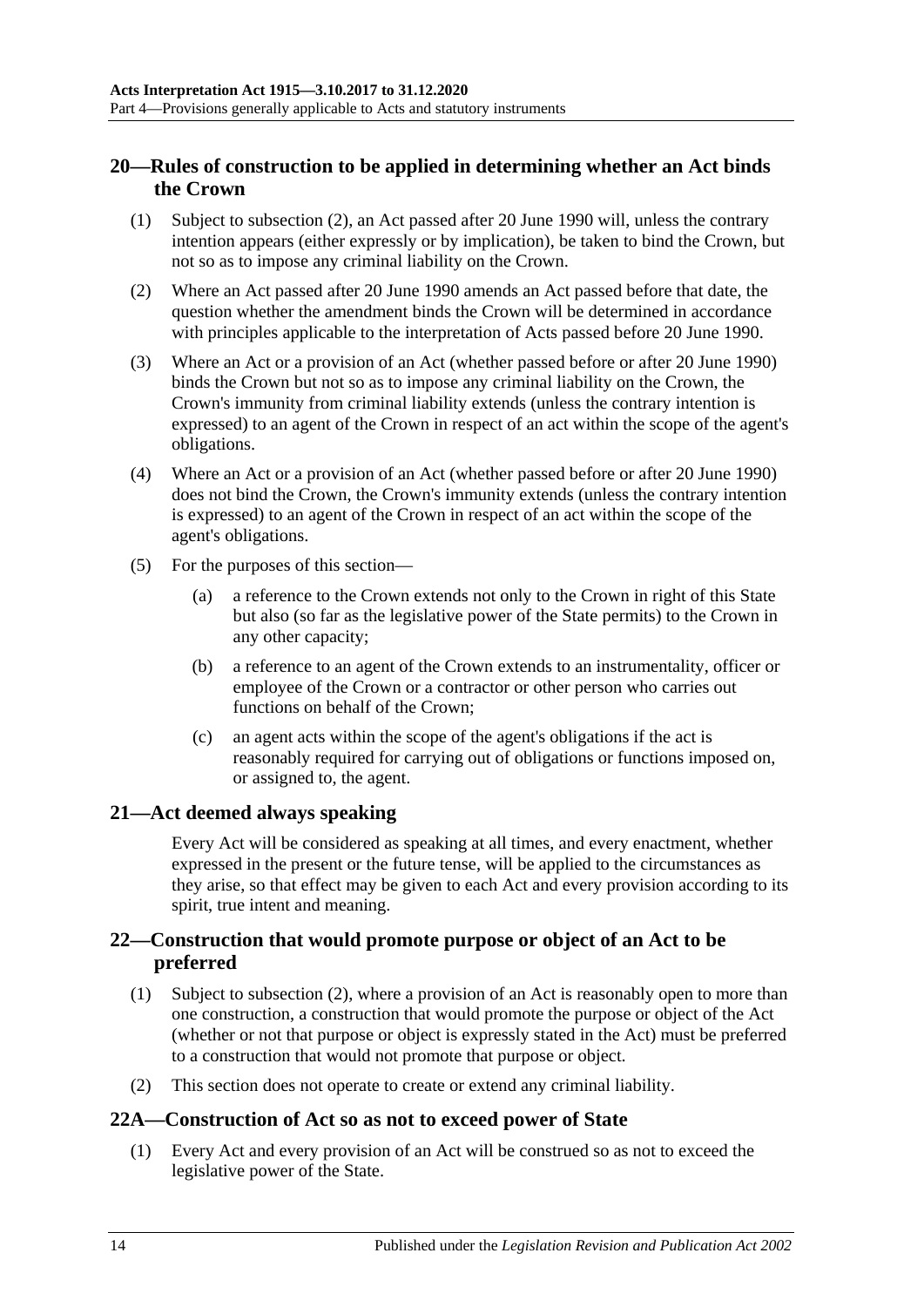(2) Any Act or provision of an Act which, but for this section, would exceed the power of the State, is nevertheless a valid enactment to the extent to which it does not exceed that power.

#### <span id="page-14-0"></span>**22B—Declaration of validity of laws made before Australia Acts**

Each provision of an Act or statutory instrument enacted or made, or purporting to have been enacted or made, before the commencement of the Australia Acts is as valid as it would have been, and has the same effect as it would have had, if the Australia Acts had been in operation at the time of its enactment or making or purported enactment or making.

## <span id="page-14-1"></span>**23—Act to be done by Governor to mean by him with advice of Executive Council**

Where in any Act passed after the first day of January, 1873, the Governor is authorised or required to do any act, matter or thing, it will be taken to mean that the act, matter or thing may or must be done by the Governor with the advice and consent of the Executive Council.

#### <span id="page-14-2"></span>**24—When Act or provision deemed to be substituted for another**

For the purposes of this Act and of any other Act, a later Act will be taken to be substituted for an earlier Act, or a provision of a later Act will be taken to be substituted for a provision of an earlier Act, when the earlier Act or provision is repealed or superseded and the later Act deals with the same matter as the Act or provision so repealed or superseded, whether it deals with the matter in the same or some other manner, and whether it deals only with the matter or with other matters also.

## <span id="page-14-3"></span>**25—Variation of forms**

Whenever forms are prescribed or approved under any Act, forms to the same effect are sufficient provided that deviations from the prescribed or approved forms are not calculated to mislead.

#### <span id="page-14-4"></span>**26—Interpretation of words relating to gender or number**

In every Act—

- (a) every word implying a particular gender will be construed as including every other gender; and
- (b) every word in the singular number will be construed as including the plural number;
- (c) every word in the plural number will be construed as including the singular number;
- (d) every word implying a particular gender, or indicating a singular or plural number, will be construed as including a body corporate as well as an individual;
- (e) every phrase consisting of a masculine pronoun and a feminine pronoun joined by the conjunction "or" will, if the antecedent is capable of referring to a body corporate, be construed as applicable to a body corporate as well as a natural person.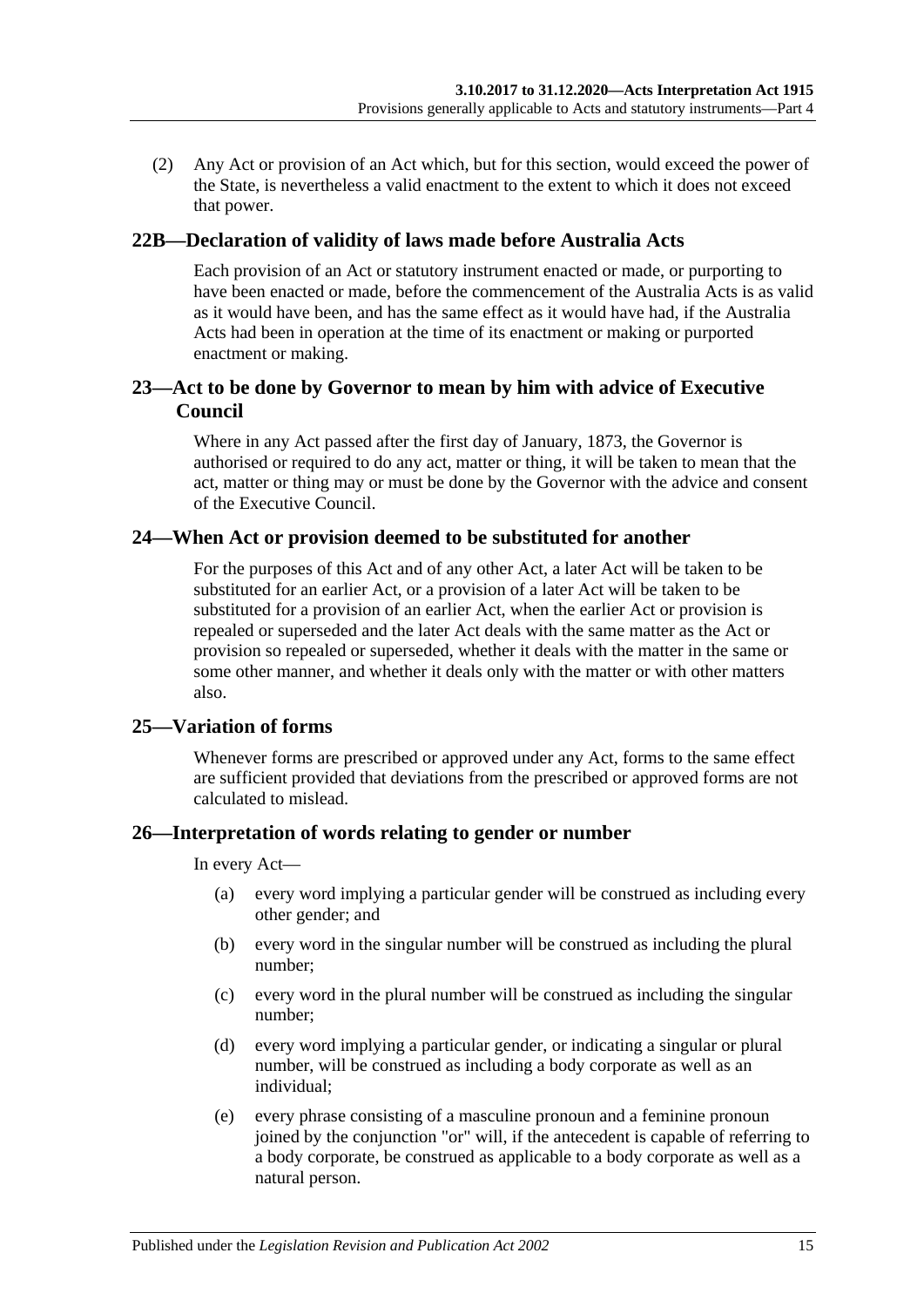## <span id="page-15-0"></span>**27—Provisions as to limitation of time**

- (1) The time prescribed or allowed by any Act for any proceeding, or for the doing of any thing, or for suffering any thing, will be taken not to include the day of the act or event from or after which the time is to be calculated, but to include the day on which the proceeding is to be taken or the thing is to be done or suffered.
- <span id="page-15-4"></span>(2) If the time so prescribed or allowed falls or expires on a Saturday or Sunday, or on any public holiday, the time will be extended so as to fall or expire on the day next following the Saturday, Sunday or public holiday that is not itself a Saturday, Sunday or public holiday.
- (2a) A reference in [subsection](#page-15-4) (2) to a public holiday does not include a part-day public holiday.
- (3) Where no time is prescribed or allowed within which any thing must be done, the thing must be done with all convenient speed and as often as the prescribed occasion arises.

#### <span id="page-15-1"></span>**27A—Sitting days**

A reference in an Act to a number of sitting days of a House of Parliament is, unless the contrary intention appears, a reference to the number of those days regardless of whether the days or some of the days occur in different sessions of Parliament or in different Parliaments.

#### <span id="page-15-2"></span>**28—Measurement of distances**

In the measurement of distance for the purposes of an Act, the distance will, unless the contrary intention appears, be measured in a straight line on a horizontal plane.

#### <span id="page-15-3"></span>**28A—Standard scales for penalties and expiation fees**

Unless a contrary intention is indicated in an Act in which an expression in the left hand column below appears, that expression has the meaning appearing opposite it in the right hand column:

| Division 1 imprisonment | a term of imprisonment not exceeding 15 years |
|-------------------------|-----------------------------------------------|
| Division 1 fine         | a fine not exceeding \$60 000                 |
| Division 2 imprisonment | a term of imprisonment not exceeding 10 years |
| Division 2 fine         | a fine not exceeding \$40 000                 |
| Division 3 imprisonment | a term of imprisonment not exceeding 7 years  |
| Division 3 fine         | a fine not exceeding \$30 000                 |
| Division 4 imprisonment | a term of imprisonment not exceeding 4 years  |
| Division 4 fine         | a fine not exceeding \$15 000                 |
| Division 5 imprisonment | a term of imprisonment not exceeding 2 years  |
| Division 5 fine         | a fine not exceeding \$8 000                  |
| Division 6 imprisonment | a term of imprisonment not exceeding 1 year   |
| Division 6 fine         | a fine not exceeding \$4 000                  |
| Division 6 fee          | an expiation fee of \$300                     |
| Division 7 imprisonment | a term of imprisonment not exceeding 6 months |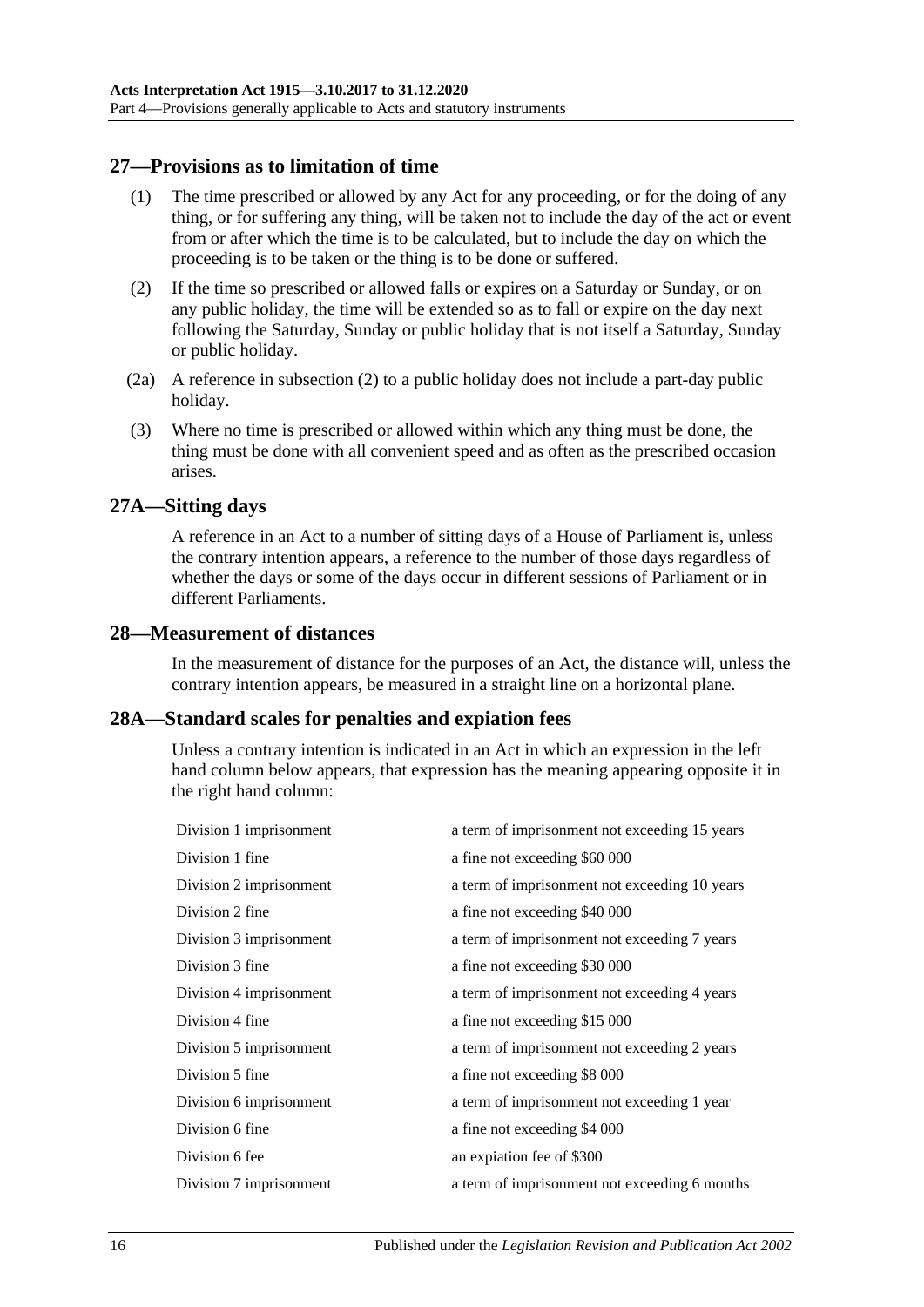| Division 7 fine         | a fine not exceeding \$2 000                  |
|-------------------------|-----------------------------------------------|
| Division 7 fee          | an expiation fee of \$200                     |
| Division 8 imprisonment | a term of imprisonment not exceeding 3 months |
| Division 8 fine         | a fine not exceeding \$1 000                  |
| Division 8 fee          | an expiation fee of \$150                     |
| Division 9 fine         | a fine not exceeding \$500                    |
| Division 9 fee          | an expiation fee of \$100                     |
| Division 10 fine        | a fine not exceeding \$200                    |
| Division 10 fee         | an expiation fee of \$75                      |
| Division 11 fine        | a fine not exceeding \$100                    |
| Division 11 fee         | an expiation fee of \$50                      |
| Division 12 fine        | a fine not exceeding \$50                     |
| Division 12 fee         | an expiation fee of \$25.                     |

## <span id="page-16-0"></span>**29—Fines etc to be paid into Treasury**

Whenever any fine, penalty or forfeiture is imposed or made by, or authorised to be imposed or made under, any Act, the Act will be taken to provide that the fine, penalty or forfeiture, when recovered, must be paid to the Treasurer of the State and form part of the General Revenue.

#### <span id="page-16-1"></span>**30—Penalties**

- (1) A penalty set out at the foot of a section or subsection that contains words creating an offence indicates that the offence is punishable on conviction by a penalty not exceeding the penalty so set out or, where a minimum as well as a maximum penalty is so set out, by a penalty not less than the minimum and not more than the maximum.
- (2) A penalty set out at the foot of a section or subsection that does not contain words creating an offence indicates that contravention of the section or subsection (whether by act or omission) constitutes an offence punishable on conviction by a penalty not exceeding the penalty so set out or, where a minimum as well as a maximum penalty is so set out, by a penalty not less than the minimum and not more than the maximum.
- (3) In this section—

*penalty* includes punishment.

#### <span id="page-16-2"></span>**33—Service by post**

- (1) Where any Act passed after the passing of this Act authorises or requires any document to be served by post (whether the expression "serve", "give", "deliver" or "send", or any other expression is used), then, unless the contrary intention appears, the Act will be taken to provide—
	- (a) that the service is effected by properly addressing, prepaying and posting a letter or packet containing the document; and
	- (b) that, unless the contrary is proved, service will be taken to have been effected at the time at which the letter or packet would be delivered in the ordinary course of post.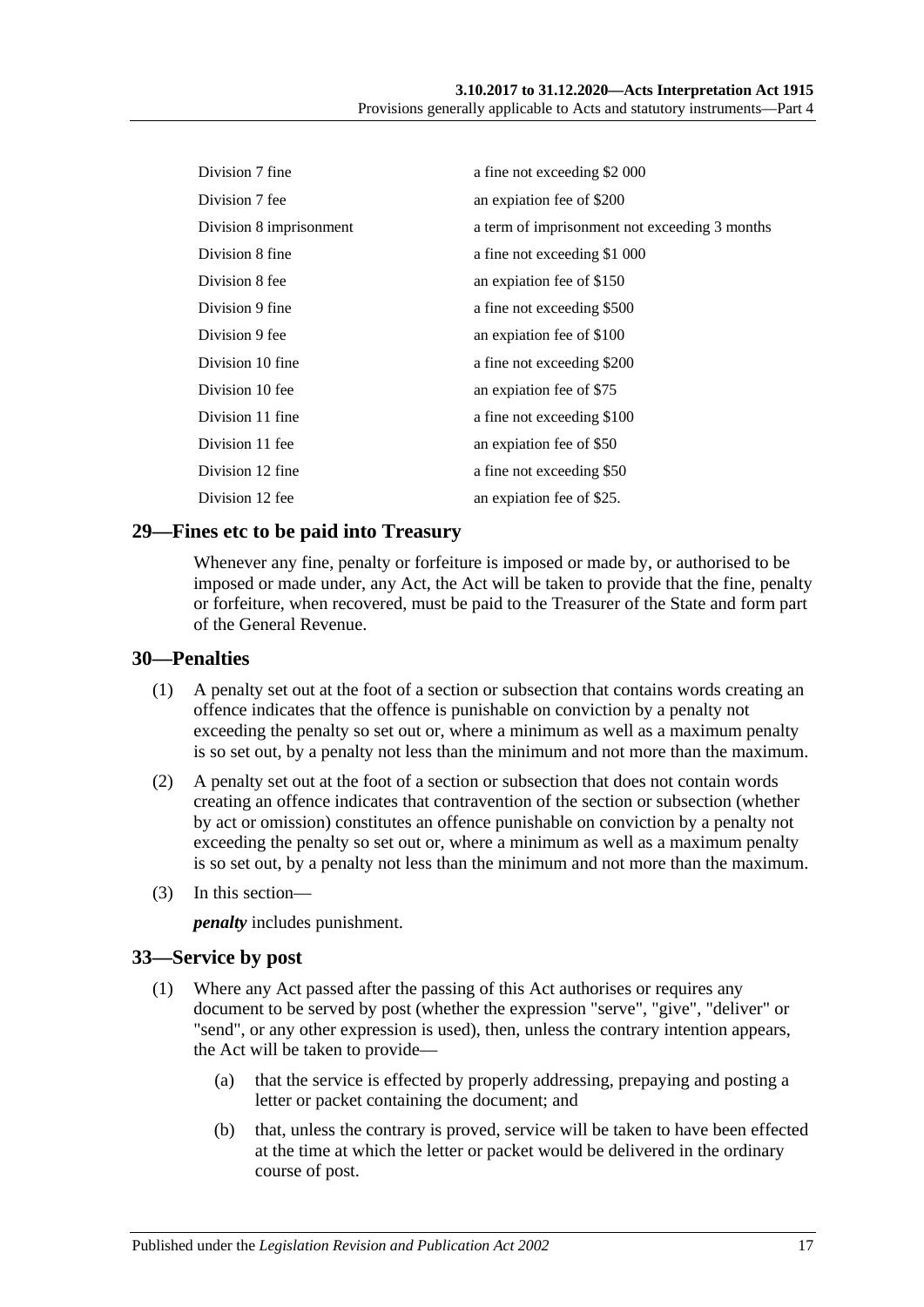(2) Where any Act authorises or requires any document to be served by certified mail (whether the expression "serve", "give", "deliver" or "send", or any other expression is used) then, unless the contrary intention appears, the Act will be taken to provide that service may be effected by registered post.

## <span id="page-17-0"></span>**34—"May" imports a discretion, "shall" is imperative**

Where, in any Act passed after the first day of January, 1873, the word "may" is used in conferring a power, it implies that the power may be exercised or not, at discretion; and where, in any such Act the word "shall" is used in conferring a power, it implies that the power must be exercised.

## <span id="page-17-1"></span>**35—Words applying to occupant of public office to apply to successive occupants**

Words directing or empowering any Minister of the Crown or any public officer or functionary to do any act or thing, or otherwise applying by reference to his or her office will be construed as applying to the person for the time being acting in the office or discharging the duties of the office.

#### <span id="page-17-2"></span>**36—Power to appoint includes power to remove etc**

Words giving power to appoint to any office or position, or to appoint a deputy, will be taken to include power, exercisable at the discretion of the person in whom the power to appoint is vested—

- (a) to suspend or remove any person appointed under that power; or
- (b) to reinstate or reappoint any person so suspended or removed; or
- (c) to appoint some other person, temporarily or permanently, in the place of a person so suspended or removed; or
- (d) to appoint some other person, temporarily or permanently, to the office or position—
	- (i) where a person previously appointed is, for any reason, unable to carry out the duties of the office or position; or
	- (ii) where the office or position is vacant.

## <span id="page-17-3"></span>**36A—Gender balance in nomination of persons for appointment to statutory bodies**

- (1) This section applies if an Act provides for a member of a body to be appointed by the Governor or a Minister on the nomination of a non-government entity.
- (2) If the Act provides for the non-government entity to nominate a panel of persons from which the Governor or Minister is to select a person for appointment, the Act will be taken to provide that the panel—
	- (a) must include at least 1 woman and 1 man; and
	- (b) must, as far as practicable, be comprised of equal numbers of women and men.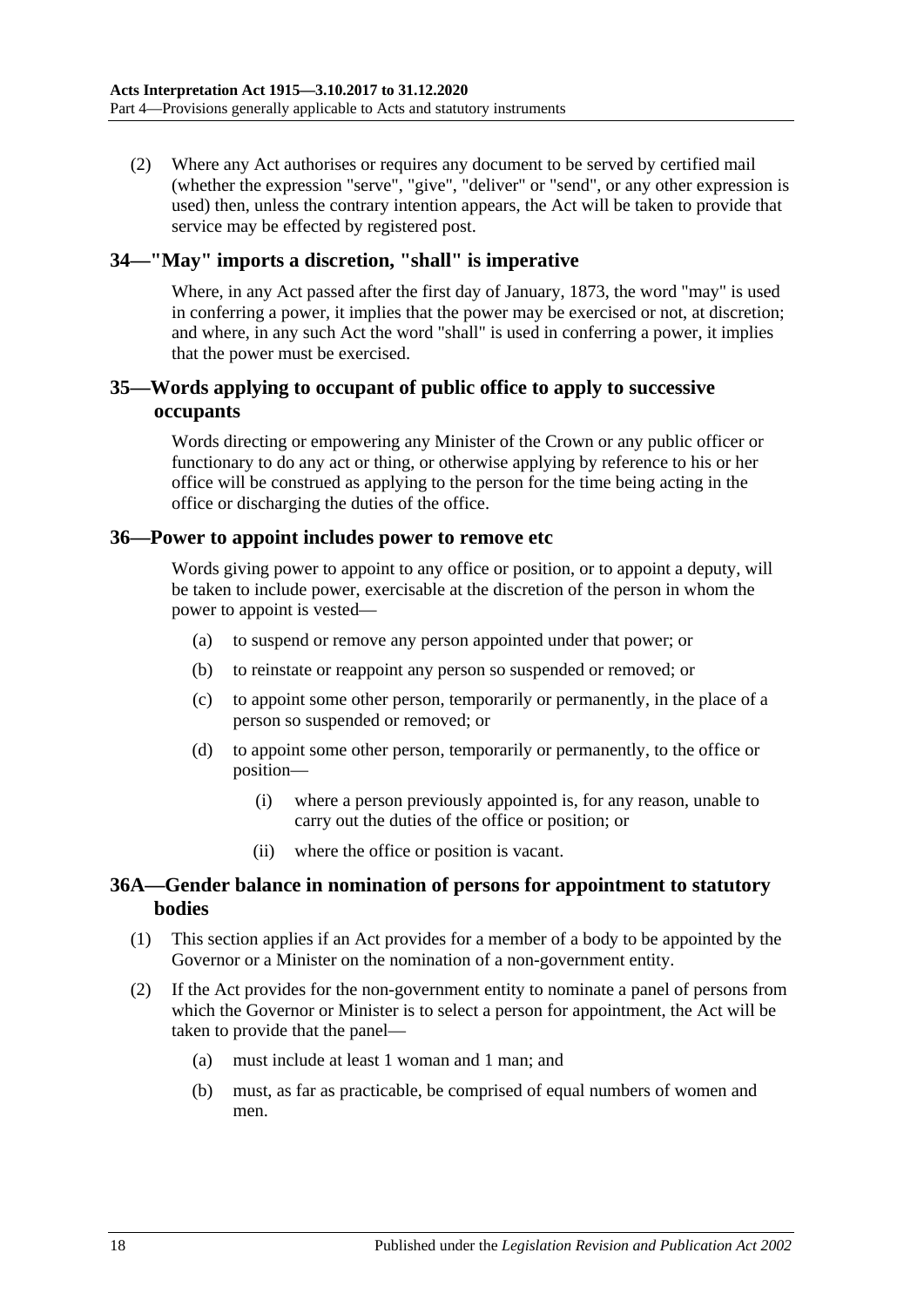- (3) If the Act does not provide for the non-government entity to nominate a panel of persons from which the Governor or Minister is to select a person for appointment, the Act will be taken to provide that—
	- (a) the non-government entity must nominate a panel of persons comprised of not less than twice the number of members of the body to be appointed on the nomination of the entity plus one; and
	- (b) the panel—
		- (i) must include at least 1 woman and 1 man; and
		- (ii) must, as far as practicable, be comprised of equal numbers of women and men; and
	- (c) the Governor or Minister must select the person for appointment from the panel.
- (4) This section does not derogate from the need to properly assess merit in selecting persons for appointment.
- (5) In this section—

*man* includes a person who identifies himself as a man regardless of the person's designated sex at birth;

*non-government entity* means a person or body other than an officer, agency or instrumentality (including a Minister) of the Crown in right of the State or the Commonwealth or another State or a Territory of the Commonwealth;

*woman* includes a person who identifies herself as a woman regardless of the person's designated sex at birth.

## <span id="page-18-0"></span>**37—Powers may be exercised from time to time**

A power given by any Act to do any act or thing (including the making of an appointment), or to submit to any act or thing, is capable of being exercised from time to time, as occasion requires, unless the context, or the nature of the act or thing, indicates a contrary intention.

## <span id="page-18-1"></span>**37A—Manner in which certain powers and functions may be exercised by a delegate**

Where under an Act the exercise of a power or function by a person is dependent upon his or her state of mind, opinion or belief in relation to a particular matter—

- (a) the power or function is not incapable of delegation by reason of the fact that it is so dependent; and
- (b) if the power or function is lawfully delegated, it may be exercised by the delegate upon the basis of his or her own state of mind, opinion or belief in relation to the matter.

## <span id="page-18-2"></span>**39—Variation, revocation and expiration of regulations, rules or by-laws**

- (1) A power in an Act to make regulations, rules or by-laws includes power to vary or revoke the regulations, rules or by-laws.
- (2) The power to vary or revoke is exercisable in the same way, and subject to the same conditions, as the power to make the regulations, rules or by-laws.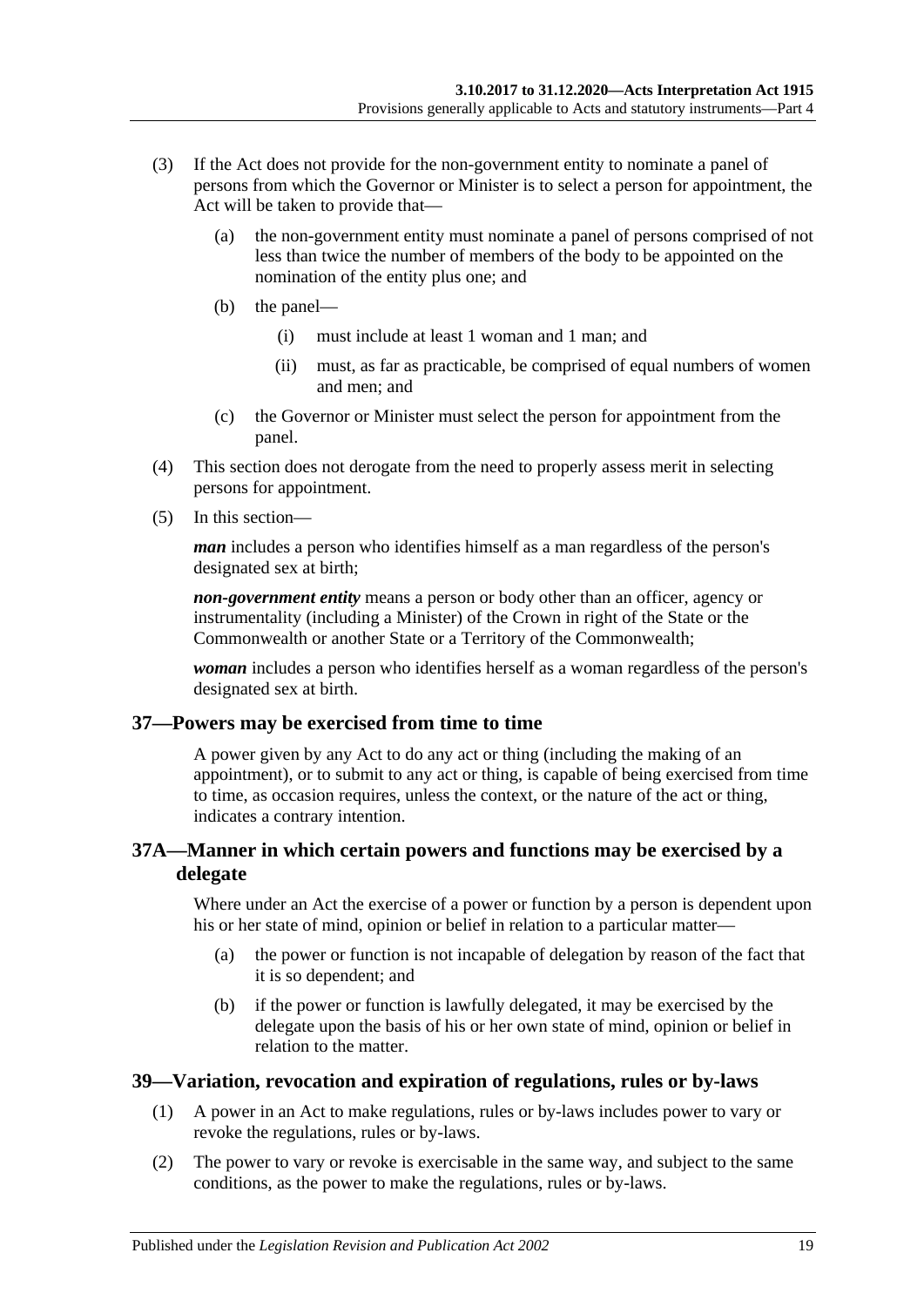(3) Regulations, rules and by-laws may include a provision specifying a day on which the regulations, rules or by-laws expire.

#### <span id="page-19-0"></span>**40—Prescribing matters by reference to other instruments**

Where an Act authorises or requires provision to be made for or in relation to a matter by regulations, rules or by-laws, the regulations, rules or by-laws may, unless the contrary intention appears, make such provision by applying, adopting or incorporating, with or without modification—

- (a) the provisions of any Act, or of any statutory instrument, as in force from time to time or as in force at a specified time; or
- (b) any material contained in any other instrument or writing as in force or existing when the regulations, rules or by-laws take effect or as in force or existing at a specified prior time.

#### <span id="page-19-1"></span>**42—Who may proceed for recovery of penalties**

Any person may sue for, or take proceedings to recover, and may recover any fine, penalty, or forfeiture imposed by, or authorised to be imposed or awarded under, any Act, unless the right to sue or take proceedings is vested by the Act in a particular officer or person.

#### <span id="page-19-2"></span>**44—Interpretation of references to summary proceedings, complaints etc**

- (1) Where it is provided in any Act that proceedings for offences are to be dealt with, or disposed of, summarily or before a special magistrate or one or more justices, those offences will be dealt with under the *[Summary Procedure Act](http://www.legislation.sa.gov.au/index.aspx?action=legref&type=act&legtitle=Summary%20Procedure%20Act%201921) 1921* as summary offences.
- (2) Where it is provided in any Act that a pecuniary sum may be recovered summarily or before or on the award of a special magistrate or one or more justices, that sum may be recovered on information in proceedings under the *[Summary Procedure Act](http://www.legislation.sa.gov.au/index.aspx?action=legref&type=act&legtitle=Summary%20Procedure%20Act%201921) 1921* and an order for payment made in any such proceedings is enforceable as if it were a fine.
- <span id="page-19-3"></span>(3) A reference in an Act to a complaint (being an instrument charging a person with a summary offence) will be taken to be a reference to an information under the *[Summary Procedure Act](http://www.legislation.sa.gov.au/index.aspx?action=legref&type=act&legtitle=Summary%20Procedure%20Act%201921) 1921* (and a reference to a complainant will be taken to be a reference to an informant under that Act).
- <span id="page-19-4"></span>(4) A reference in an Act to making a complaint in respect of an offence will be taken to be a reference to laying an information under the *[Summary Procedure Act](http://www.legislation.sa.gov.au/index.aspx?action=legref&type=act&legtitle=Summary%20Procedure%20Act%201921) 1921* in respect of an offence of the relevant class.
- (5) A reference in an Act to a complaint (being an instrument charging a person with a summary offence) other than of a kind contemplated by [subsection](#page-19-3) (3) or [\(4\)](#page-19-4) is to be construed so as to recognise that, following the commencement of the *[Summary](http://www.legislation.sa.gov.au/index.aspx?action=legref&type=act&legtitle=Summary%20Procedure%20(Abolition%20of%20Complaints)%20Amendment%20Act%202016)  [Procedure \(Abolition of Complaints\) Amendment Act](http://www.legislation.sa.gov.au/index.aspx?action=legref&type=act&legtitle=Summary%20Procedure%20(Abolition%20of%20Complaints)%20Amendment%20Act%202016) 2016*, all offences are to be charged on information.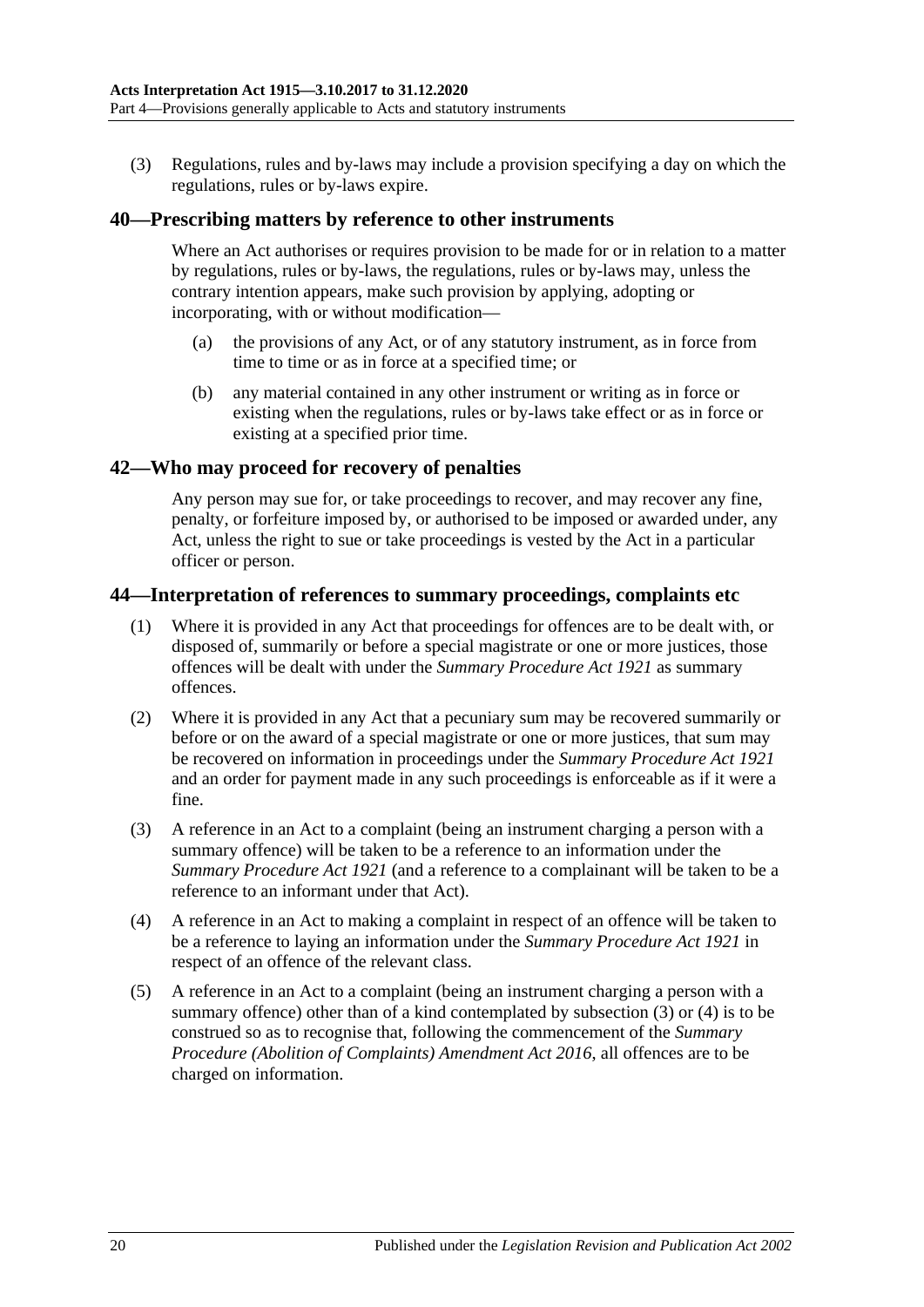#### <span id="page-20-0"></span>**45—Rounding down of monetary amounts**

An enactment providing for the calculation and payment of a tax, fee, charge, or other amount must be construed as if it provided that the calculated amount, if not an exact multiple of 5 cents, is to be rounded down to the highest multiple of 5 cents that is less than that amount.

#### <span id="page-20-1"></span>**50—Offences punishable under more than one law**

Where any act or omission constitutes an offence under two or more Acts, or both under an Act or Acts and at common law, the offender will, unless the contrary intention appears, be liable to be prosecuted and punished under either or any of those Acts or at common law, but is not liable to be punished twice for the same offence.

#### <span id="page-20-2"></span>**51—Production of records kept by computer or other process**

If a person who keeps information by computer or other process is required under an Act—

- (a) to produce the information or a document containing the information to a body or person; or
- (b) to make the information or a document containing the information available for inspection by a body or person,

then, unless the body or person otherwise directs—

- (c) the requirement obliges the person to produce or make available for inspection, as the case may be, a document that reproduces the information in a form capable of being understood by the body or person; and
- (d) the production to the body or person of the document in that form complies with the requirement.

#### <span id="page-20-3"></span>**52—Bodies corporate and signing or execution of documents**

If an Act requires or authorises a document to be signed or executed by a person and the person is a body corporate, the Act will be taken to require or authorise the affixing of the common seal of the body to the document, or the signing of the document on behalf of the body, in accordance with the Act (whether or not of this State) under which the body is incorporated.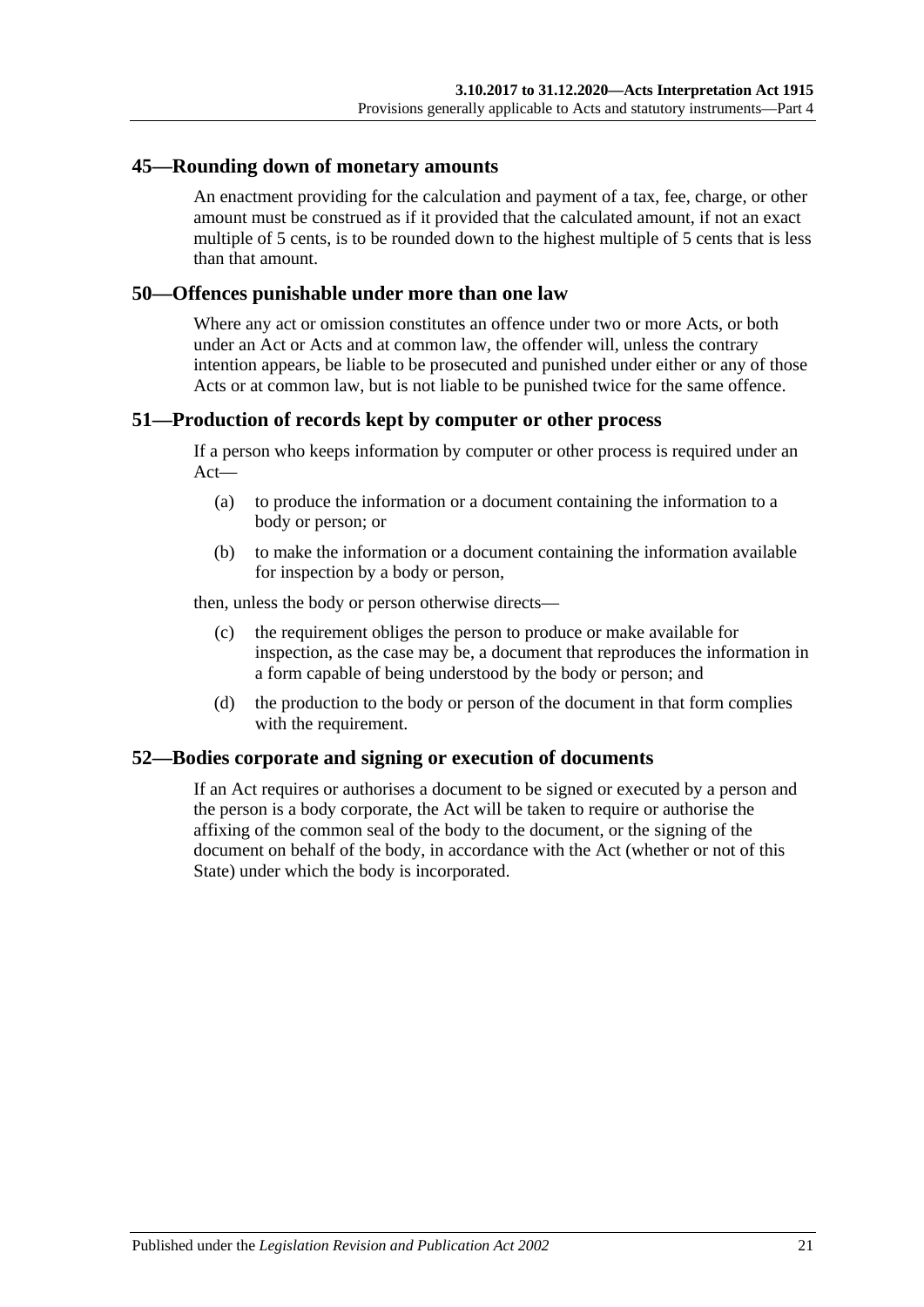# <span id="page-21-0"></span>**Legislative history**

## **Notes**

- Amendments of this version that are uncommenced are not incorporated into the text.
- Please note—References in the legislation to other legislation or instruments or to titles of bodies or offices are not automatically updated as part of the program for the revision and publication of legislation and therefore may be obsolete.
- Earlier versions of this Act (historical versions) are listed at the end of the legislative history.
- For further information relating to the Act and subordinate legislation made under the Act see the Index of South Australian Statutes or www.legislation.sa.gov.au.

## **Legislation repealed by principal Act**

The *Acts Interpretation Act 1915* repealed the following:

*Language of Acts Amendment Act 1900*

## **Legislation amended by principal Act**

The *Acts Interpretation Act 1915* amended the following:

An Act for shortening and explaining the Language used in Acts of Parliament, and for other purposes (No 9 of 1872)

## **Principal Act and amendments**

| Year     | N <sub>o</sub> | Title                                                                                     | Assent     | Commencement                                                                       |
|----------|----------------|-------------------------------------------------------------------------------------------|------------|------------------------------------------------------------------------------------|
| 1915     | 1215           | <b>Acts Interpretation Act 1915</b>                                                       | 16.12.1915 | 16.12.1915                                                                         |
| 1923     | 1564           | <b>Acts Interpretation Act Amendment</b><br>Act 1923 repealed by 2253/1935                | 14.11.1923 | repealed by 2253/1935 without coming<br>into operation                             |
| 1935     | 2253           | Supreme Court Act 1935                                                                    | 21.12.1935 | 1.11.1937 (Gazette 25.3.1937 p646)                                                 |
| 1936     | 2293           | <i>Statute Law Revision Act 1936</i>                                                      | 8.10.1936  | 8.10.1936                                                                          |
| 1945     | -10            | Acts Interpretation Act Amendment<br>Act 1945                                             | 15.11.1945 | 15.11.1945                                                                         |
| 1949     | 58             | Acts Interpretation Act Amendment<br>Act 1949                                             | 8.12.1949  | 8.12.1949                                                                          |
| 1957     | 23             | Acts Interpretation Act Amendment<br>Act 1957                                             | 31.10.1957 | 31.10.1957                                                                         |
| 1971     | 74             | <b>Statutes Amendment</b><br>(Administration of Acts and Acts<br>Interpretation) Act 1971 | 11.11.1971 | 11.11.1971                                                                         |
| 1972 118 |                | Act 1972                                                                                  |            | Acts Interpretation Act Amendment 30.11.1972 14.12.1972 (Gazette 14.12.1972 p2630) |
| 1975     | 102            | <b>Acts Interpretation Act Amendment</b><br>Act 1975                                      | 20.11.1975 | 20.11.1975                                                                         |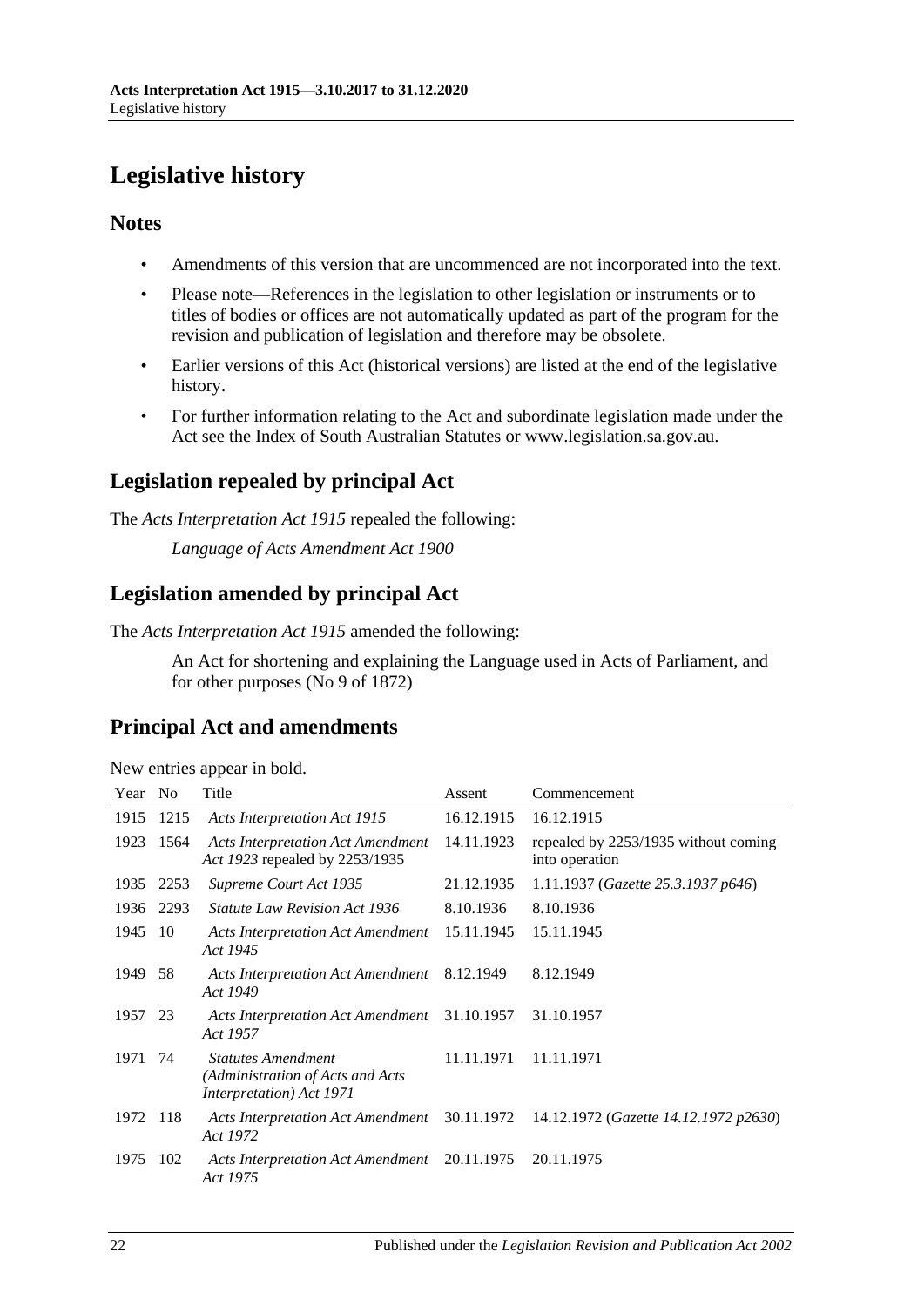| 1978 | 3    | Subordinate Legislation Act 1978                                                    | 23.2.1978  | 1.6.1978 (Gazette 11.5.1978 p1652)                                                             |
|------|------|-------------------------------------------------------------------------------------|------------|------------------------------------------------------------------------------------------------|
| 1981 | 107  | Criminal Law Consolidation Act<br>Amendment Act 1981                                | 23.12.1981 | 11.2.1982 (Gazette 11.2.1982 p361)                                                             |
| 1983 | 41   | <b>Acts Interpretation Act Amendment</b><br>Act 1983                                | 16.6.1983  | 1.7.1983 (Gazette 30.6.1983 p1754)                                                             |
| 1984 | 56   | Statutes Amendment (Oaths and<br>Affirmations) Act 1984                             | 24.5.1984  | 1.7.1984 (Gazette 28.6.1984 p1897)                                                             |
| 1986 | 13   | <b>Acts Interpretation Act Amendment</b><br>Act 1986                                | 20.3.1986  | 20.3.1986                                                                                      |
| 1988 | 6    | <b>Acts Interpretation Act Amendment</b><br>Act 1988                                | 10.3.1988  | 10.3.1988                                                                                      |
| 1988 | 8    | <b>Acts Interpretation Act Amendment</b><br>Act (No. 2) 1988                        | 10.3.1988  | 5.5.1988 (Gazette 5.5.1988 p1115)                                                              |
| 1988 | 51   | <b>Statutes Amendment and Repeal</b><br>(Sentencing) Act 1988                       | 5.5.1988   | ss 3 & 4-8.9.1988 (Gazette 8.9.1988)<br>p994); ss 5 & 6-1.1.1989 (Gazette<br>15.12.1988 p2009) |
| 1988 | 55   | <b>Acts Interpretation Act Amendment</b><br>Act (No. 3) 1988                        | 8.9.1988   | 8.9.1988                                                                                       |
| 1990 | 56   | <b>Acts Interpretation Act Amendment</b><br>Act 1990                                | 22.11.1990 | 22.11.1990                                                                                     |
| 1991 | 69   | <b>Statutes Repeal and Amendment</b><br>(Courts) Act 1991                           | 12.12.1991 | 6.7.1992 (Gazette 2.7.1992 p209)                                                               |
| 1992 | 8    | <b>Acts Interpretation (Crown</b><br>Prerogative) Amendment Act 1992                | 16.4.1992  | 16.4.1992                                                                                      |
| 1992 | -14  | <b>Acts Interpretation</b><br>(Commencement) Amendment<br>Act 1992                  | 16.4.1992  | 16.4.1992                                                                                      |
| 1992 | 70   | Acts Interpretation (Australia Acts)<br>Amendment Act 1992                          | 19.11.1992 | 3.3.1986, 5.00 a.m. Greenwich Mean<br>Time: s 2                                                |
| 1992 | 72   | <b>Expiation of Offences (Divisional</b><br>Fees) Amendment Act 1992                | 19.11.1992 | Sch-1.3.1993 (Gazette 18.2.1993<br>p596)                                                       |
| 1994 | 1    | Acts Interpretation (Commencement 28.2.1994<br>Proclamations) Amendment<br>Act 1994 |            | 28.2.1994                                                                                      |
| 1994 | 15   | <b>Acts Interpretation (Monetary</b><br>Amounts) Amendment Act 1994                 | 12.5.1994  | 12.5.1994                                                                                      |
| 1994 | 92   | Native Title (South Australia)<br>Act 1994                                          | 15.12.1994 | Sch-15.12.1994 (Gazette 15.12.1994<br>p2129)                                                   |
| 1996 | - 34 | <b>Statutes Amendment and Repeal</b><br>(Common Expiation Scheme)<br>Act 1996       | 2.5.1996   | Sch (cl 1)-3.2.1997 (Gazette<br>19.12.1996 p1923)                                              |
| 1997 | 30   | <b>Statutes Amendment (References to</b><br>Banks) Act 1997                         | 12.6.1997  | Pt 2 (s 4)-3.7.1997 (Gazette 3.7.1997<br>p4)                                                   |
| 1998 | 55   | Police Act 1998                                                                     | 3.9.1998   | Sch 3 (cl 1)-1.7.1999 (Gazette<br>30.6.1999 p3310)                                             |
| 1998 | 59   | <b>Statutes Amendment</b><br>(Attorney-General's Portfolio)<br>Act 1998             | 3.9.1998   | Pt 2 (s 4)–10.3.1988: s 2(2)                                                                   |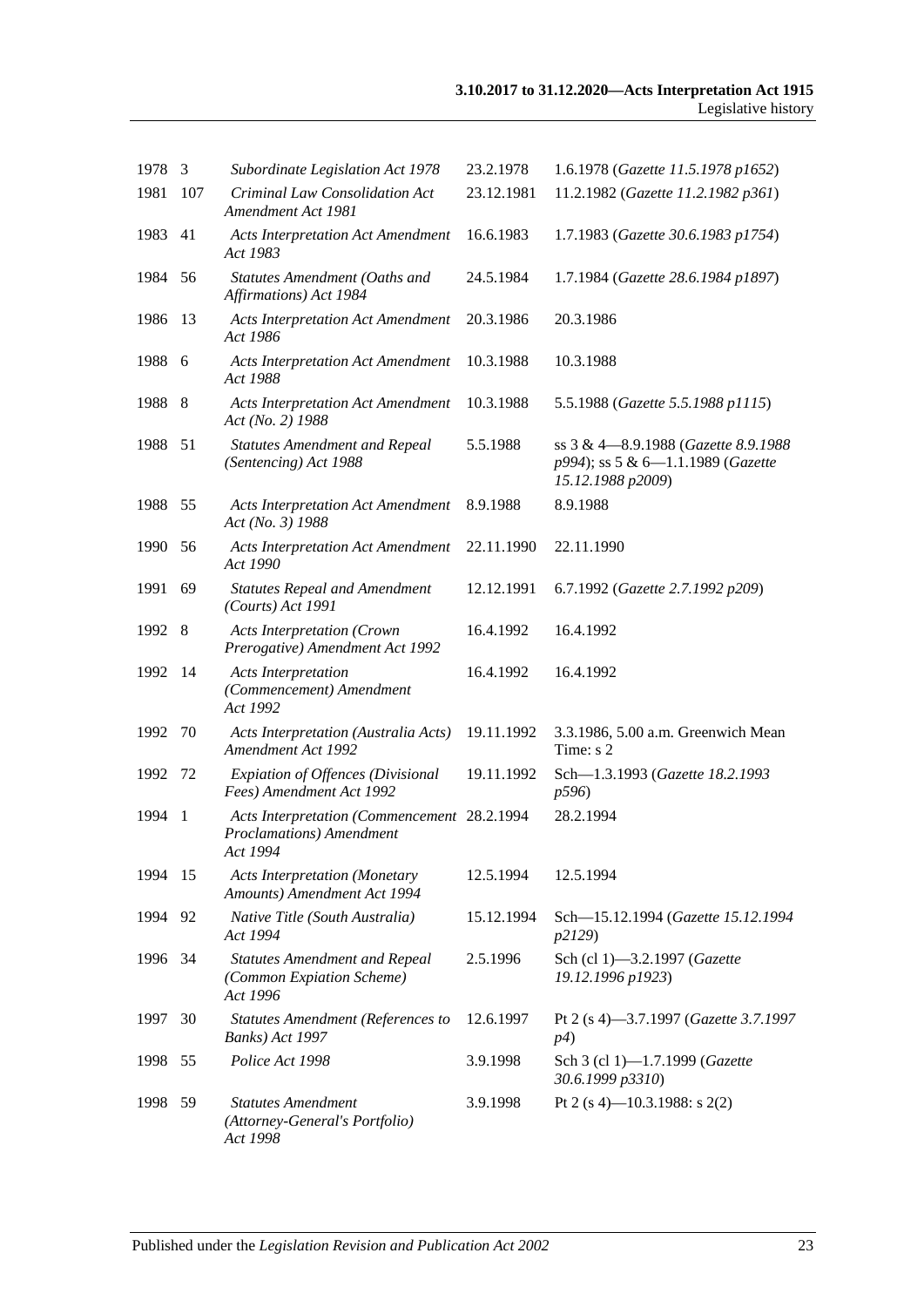| 1999    | 33 | <b>Financial Sector Reform (South</b><br>Australia) Act 1999                        | 17.6.1999  | Sch (item $2$ )—1.7.1999 being the date<br>specified under s 3(16) of the Financial<br>Sector Reform (Amendments and<br>Transitional Provisions) Act (No. 1)<br>1999 of the Commonwealth as the<br>transfer date for the purposes of that<br>Act: $s(2)$ |
|---------|----|-------------------------------------------------------------------------------------|------------|----------------------------------------------------------------------------------------------------------------------------------------------------------------------------------------------------------------------------------------------------------|
| 2002 33 |    | <b>Statutes Amendment</b><br>(Attorney-General's Portfolio)<br>Act 2002             | 28.11.2002 | Pt 2 (s 4)-3.3.2003 (Gazette 27.2.2003<br><i>p807</i> )                                                                                                                                                                                                  |
| 2005    | 7  | <b>Acts Interpretation (Gender</b><br>Balance) Amendment Act 2005                   | 21.4.2005  | 21.7.2005 (Gazette 21.7.2005 p2465)                                                                                                                                                                                                                      |
| 2005    | 13 | <b>Acts Interpretation (Miscellaneous)</b><br>Amendment Act 2005                    | 21.4.2005  | Pt 2 (ss $4-16$ and new s 52 (as inserted<br>by s 17))-3.10.2005 (Gazette<br>29.9.2005 p3547); new s 51 (as inserted<br>by s $17$ )—21.4.2007 (s $7(5)$ Acts<br>Interpretation Act 1915)                                                                 |
| 2005    | 56 | Justices of the Peace Act 2005                                                      | 17.11.2005 | Sch 2 (cll 2 & 3)-1.7.2006 (Gazette<br>22.6.2006 p2012)                                                                                                                                                                                                  |
| 2006    | 44 | <b>Statutes Amendment (Justice</b><br>Portfolio) Act 2006                           | 14.12.2006 | Pt 2 (s 4)-18.1.2007 (Gazette<br>18.1.2007 p234)                                                                                                                                                                                                         |
| 2009    | 84 | <b>Statutes Amendment (Public Sector</b><br>Consequential Amendments) Act<br>2009   | 10.12.2009 | Pt 4 (s 9)-1.2.2010 (Gazette 28.1.2010<br>p320                                                                                                                                                                                                           |
| 2010    | 5  | <b>Health Practitioner Regulation</b><br>National Law (South Australia) Act<br>2010 | 1.7.2010   | Sch 1 (cl 2)-1.7.2010 (Gazette<br>1.7.2010 p3338)                                                                                                                                                                                                        |
| 2012    | -6 | <b>Statutes Amendment (Shop Trading</b><br>and Holidays) Act 2012                   | 2.4.2012   | Pt 2 (ss $4 \& 5$ )-2.4.2012 ( <i>Gazette</i><br>2.4.2012 p1318)                                                                                                                                                                                         |
| 2016    | 35 | <b>Statutes Amendment (Gender</b><br>Identity and Equity) Act 2016                  | 4.8.2016   | Pt 2 (ss 4-6)-8.9.2016 (Gazette<br>8.9.2016 p3676)                                                                                                                                                                                                       |
| 2016    | 43 | <b>Summary Procedure (Abolition of</b><br><b>Complaints)</b> Amendment Act 2016     | 29.9.2016  | Sch 1 (cl 1)-3.10.2017 (Gazette<br>1.8.2017p3039                                                                                                                                                                                                         |
| 2019    | 45 | Supreme Court (Court of Appeal)<br><b>Amendment Act 2019</b>                        | 19.12.2019 | Sch 1 (cl 3)-1.1.2021 (Gazette<br>10.12.2020 p5638)                                                                                                                                                                                                      |

## **Provisions amended since 3 February 1976**

- Legislative history prior to 3 February 1976 appears in marginal notes and footnotes included in the consolidation of this Act contained in Volume 1 of The Public General Acts of South Australia 1837-1975 at page 55.
- Certain textual alterations were made to this Act by the Commissioner of Statute Revision when preparing the reprint of the Act that incorporated all amendments in force as at 8 May 1987. A Schedule of these alterations was laid before Parliament on 6 August 1987.

New entries appear in bold.

Entries that relate to provisions that have been deleted appear in italics.

| Provision | How varied                      | Commencement |
|-----------|---------------------------------|--------------|
| Pt        | heading inserted by 41/1983 s 3 | 1.7.1983     |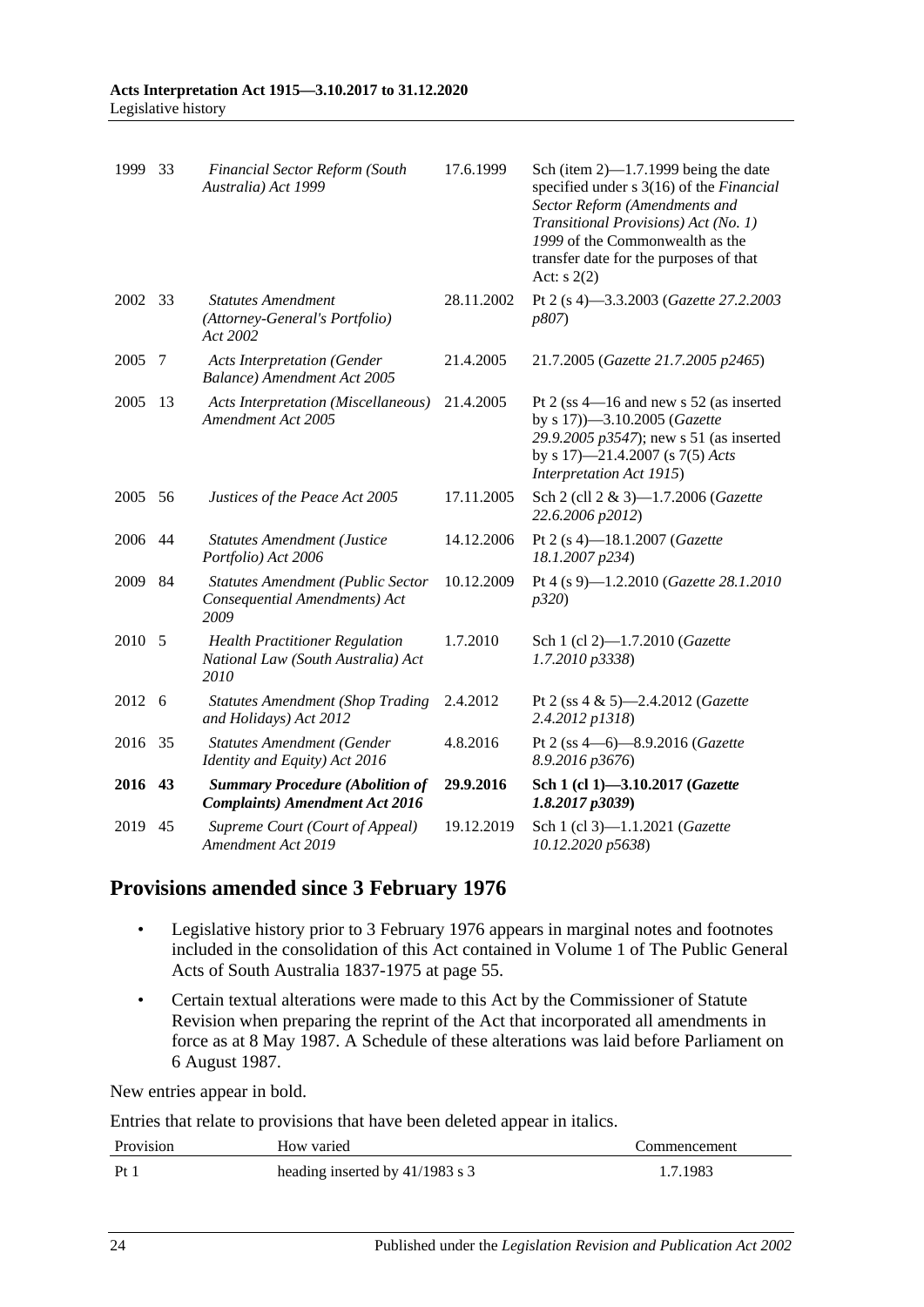| s <sub>2</sub>                                                                     | deleted by 13/1986 (Sch)                           | 20.3.1986 |
|------------------------------------------------------------------------------------|----------------------------------------------------|-----------|
| heading preceding                                                                  | deleted by 41/1983 s 4                             | 1.7.1983  |
| s <sub>3</sub>                                                                     |                                                    |           |
| s <sub>3</sub>                                                                     | substituted by $41/1983$ s 4                       | 1.7.1983  |
|                                                                                    | deleted by 13/1986 (Sch)                           | 20.3.1986 |
| s3A                                                                                | inserted by $41/1983$ s 4                          | 1.7.1983  |
| heading preceding<br>$s\,4$                                                        | deleted by $13/1986$ (Sch)                         | 20.3.1986 |
| s <sub>4</sub>                                                                     |                                                    |           |
| s(4(1))                                                                            | s 4 amended by $41/1983$ s $5(a)$                  | 1.7.1983  |
|                                                                                    | s 4 redesignated as $s$ 4(1) by 30/1997 s 4(b)     | 3.7.1997  |
| Act                                                                                | substituted by 13/1986 (Sch)                       | 20.3.1986 |
| ADI                                                                                | inserted by $33/1999$ Sch (item 2(a))              | 1.7.1999  |
|                                                                                    | administrative unit inserted by $84/2009$ s $9(1)$ | 1.2.2010  |
| AS or Australian<br>Standard or<br>AS/NZS or<br>Australian/New<br>Zealand Standard | inserted by $13/2005$ s $4(1)$                     | 3.10.2005 |
| Australia Acts                                                                     | inserted by $70/1992$ s 3                          | 3.3.1986  |
| Australian citizen                                                                 | amended by 13/1986 (Sch)                           | 20.3.1986 |
| bank                                                                               | inserted by $30/1997$ s $4(a)$                     | 3.7.1997  |
|                                                                                    | substituted by $33/1999$ Sch (item 2(b))           | 1.7.1999  |
| bank cheque or<br>banker's cheque                                                  | inserted by $33/1999$ Sch (item $2(b)$ )           | 1.7.1999  |
| <b>Banking Act</b><br>(Cwth)                                                       | inserted by $33/1999$ Sch (item $2(c)$ )           | 1.7.1999  |
| building society                                                                   | inserted by $33/1999$ Sch (item 2(c))              | 1.7.1999  |
| <b>British possession</b>                                                          | deleted by $13/1986$ (Sch)                         | 20.3.1986 |
| $by$ -law                                                                          | deleted by $41/1983$ s $5(b)$                      | 1.7.1983  |
| commencement of<br>this Act, passing of<br>this Act                                | deleted by $41/1983$ s $5(c)$                      | 1.7.1983  |
| commencement                                                                       | inserted by $41/1983$ s $5(c)$                     | 1.7.1983  |
|                                                                                    | amended by 44/2006 s 4                             | 18.1.2007 |
| credit union                                                                       | inserted by $33/1999$ Sch (item $2(d)$ )           | 1.7.1999  |
| data storage<br>device                                                             | inserted by $13/2005$ s $4(2)$                     | 3.10.2005 |
| Department or<br>department                                                        | inserted by 84/2009 s 9(2)                         | 1.2.2010  |
| document                                                                           | inserted by $13/2005$ s $4(2)$                     | 3.10.2005 |
| financial year                                                                     | substituted by $41/1983$ s $5(d)$                  | 1.7.1983  |
| friendly society                                                                   | inserted by $33/1999$ Sch (item $2(e)$ )           | 1.7.1999  |
| Gazette                                                                            | amended by 13/1986 (Sch)                           | 20.3.1986 |
| gender identity                                                                    | inserted by $35/2016$ s 4(1)                       | 8.9.2016  |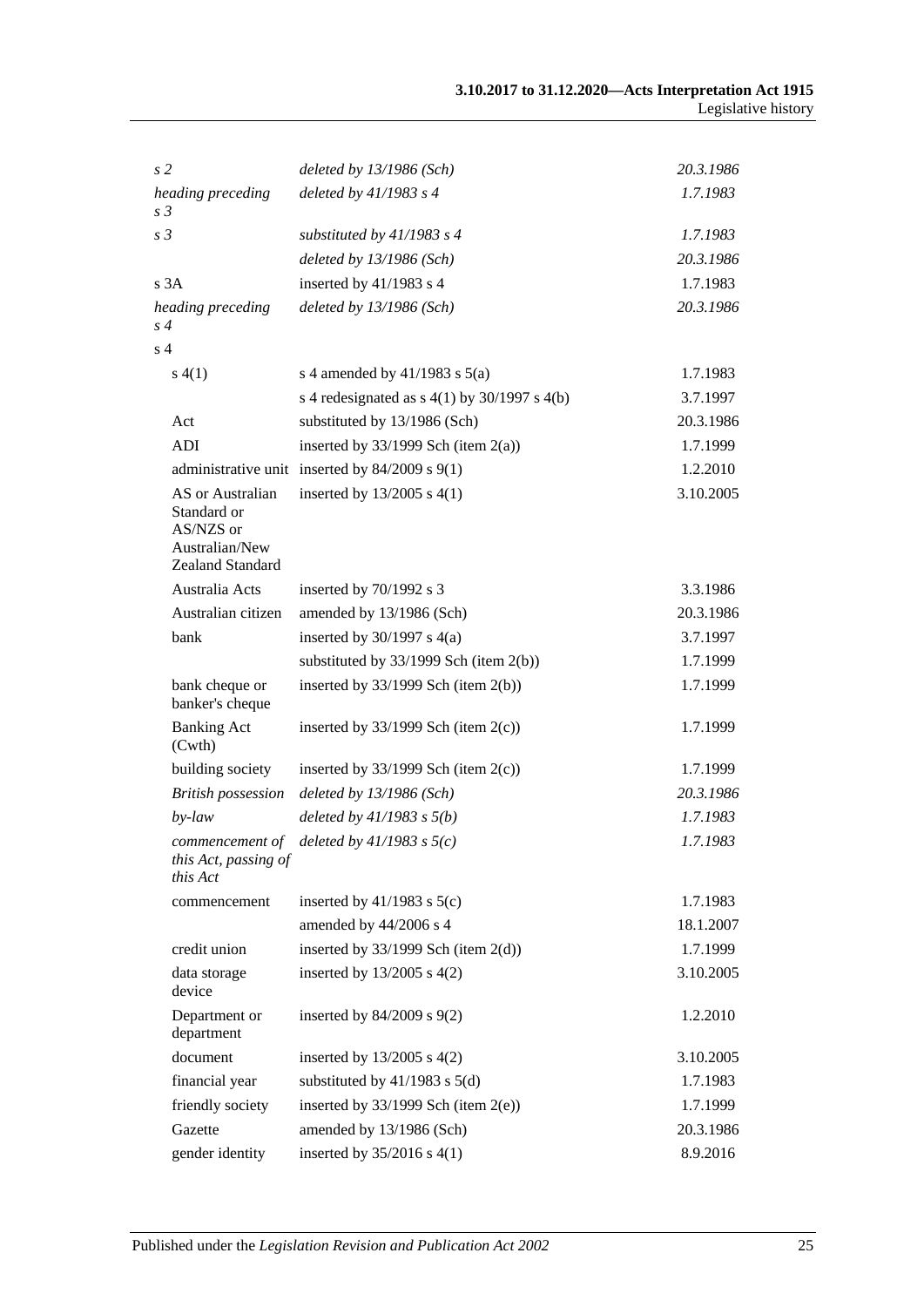| Regulation<br><b>National Law</b>                      | Health Practitioner inserted by 5/2010 Sch 1 cl 2 | 1.7.2010   |
|--------------------------------------------------------|---------------------------------------------------|------------|
| intersex status                                        | inserted by $35/2016$ s 4(2)                      | 8.9.2016   |
| judge                                                  | amended by 13/1986 (Sch)                          | 20.3.1986  |
| land                                                   | substituted by 92/1994 Sch                        | 15.12.1994 |
| major indictable<br>offence                            | inserted by $69/1991$ s $17(a)$                   | 6.7.1992   |
| Minister                                               | substituted by $41/1983$ s $5(e)$                 | 1.7.1983   |
| minor indictable<br>offence                            | inserted by $107/1981$ s $27(a)$                  | 11.2.1982  |
|                                                        | substituted by $69/1991$ s $17(b)$                | 6.7.1992   |
| subject                                                | naturalised British deleted by 13/1986 (Sch)      | 20.3.1986  |
| part-day public<br>holiday                             | inserted by $6/2012$ s $4(1)$                     | 2.4.2012   |
| police force                                           | inserted by $55/1998$ Sch 3 (cl 1)                | 1.7.1999   |
| police officer                                         | inserted by 55/1998 Sch 3 (cl 1)                  | 1.7.1999   |
| prescribed                                             | substituted by $41/1983$ s $5(f)$                 | 1.7.1983   |
| public holiday                                         | substituted by $6/2012$ s $4(2)$                  | 2.4.2012   |
| Public Service or<br>public service                    | inserted by $84/2009$ s $9(3)$                    | 1.2.2010   |
| record                                                 | inserted by $13/2005$ s $4(3)$                    | 3.10.2005  |
| regulation, rule or<br>by-law                          | substituted by $41/1983$ s $5(g)$                 | 1.7.1983   |
| special justice                                        | inserted by 56/2005 Sch 2 cl 2                    | 1.7.2006   |
| <b>Standards</b><br>Association of<br>Australia        | inserted by $13/2005$ s $4(4)$                    | 3.10.2005  |
| <b>Standards</b><br>Australia                          | inserted by $13/2005$ s $4(4)$                    | 3.10.2005  |
| statutory<br>declaration                               | substituted by 13/1986 (Sch)                      | 20.3.1986  |
| statutory<br>instrument                                | inserted by $41/1983$ s $5(h)$                    | 1.7.1983   |
|                                                        | substituted by 6/1988 s 2                         | 10.3.1988  |
|                                                        | amended by 56/1990 s 2                            | 22.11.1990 |
|                                                        | amended by 13/2005 s 4(5)                         | 3.10.2005  |
| summary offence                                        | inserted by 107/1981 s 27(b)                      | 11.2.1982  |
|                                                        | substituted by $69/1991$ s $17(c)$                | 6.7.1992   |
| this Act                                               | substituted by $41/1983$ s $5(i)$                 | 1.7.1983   |
| writing                                                | inserted by 13/1986 (Sch)                         | 20.3.1986  |
|                                                        | amended by 13/2005 s 4(6)                         | 3.10.2005  |
| passage<br>"Expressions<br>referring  visible<br>form" | deleted by $13/1986$ (Sch)                        | 20.3.1986  |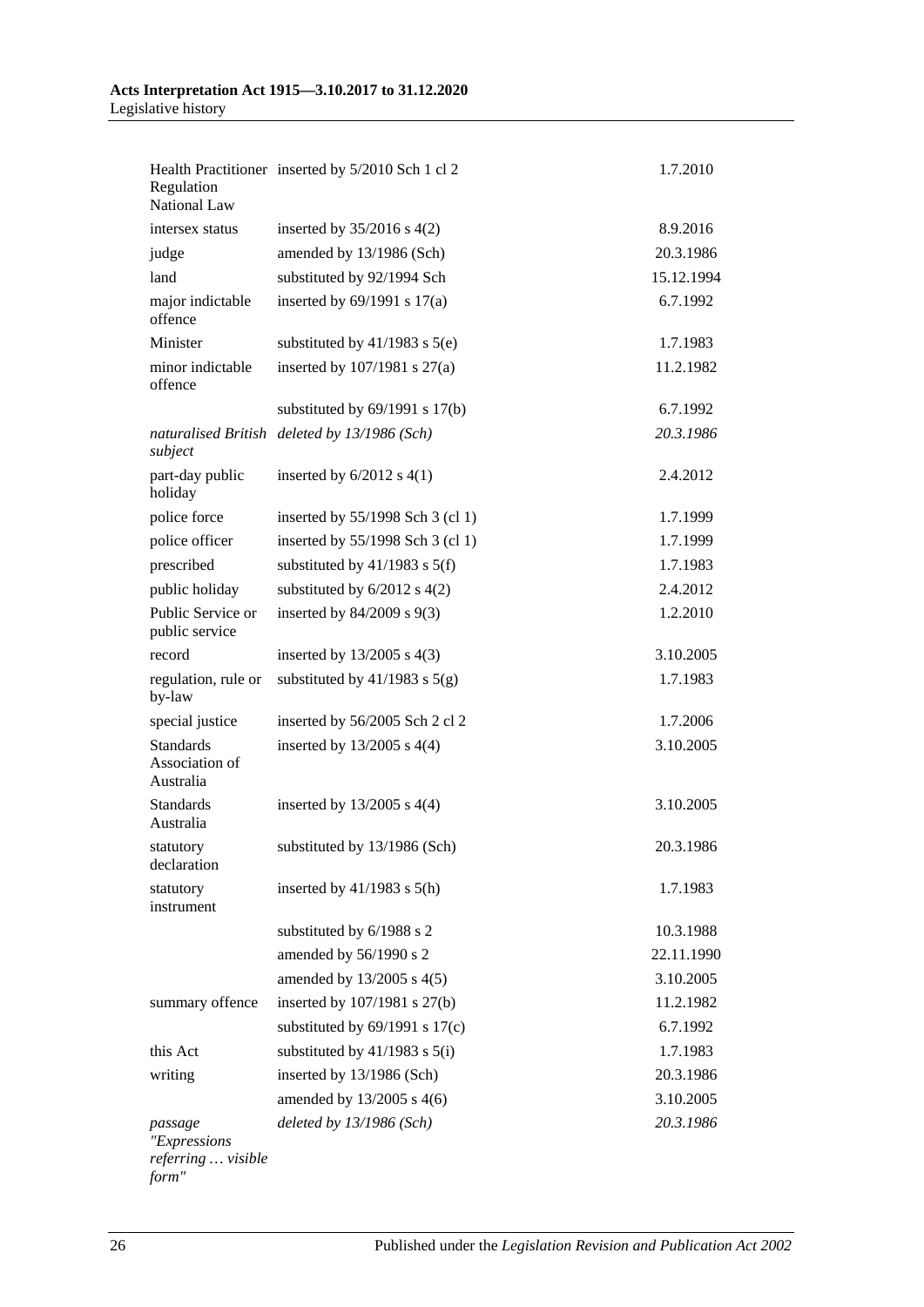| s(4(2)                   | inserted by $30/1997$ s $4(b)$                                              | 3.7.1997   |
|--------------------------|-----------------------------------------------------------------------------|------------|
|                          | deleted by $33/1999$ Sch (item $2(f)$ )                                     | 1.7.1999   |
|                          | inserted by $13/2005$ s $4(7)$                                              | 3.10.2005  |
| $s(4(3)$ and $(4)$       | inserted by $6/2012$ s $4(3)$                                               | 2.4.2012   |
| s 4AA                    | inserted by 13/2005 s 5                                                     | 3.10.2005  |
| $s$ 4A                   | inserted by $41/1983$ s 6                                                   | 1.7.1983   |
| Pt 2                     | heading preceding s 5 deleted and Pt 2 heading<br>inserted by 41/1983 s 7   | 1.7.1983   |
| s <sub>5</sub>           | substituted by 41/1983 s 7                                                  | 1.7.1983   |
| heading preceding<br>s 6 | deleted by 41/1983 s 7                                                      | 1.7.1983   |
| s <sub>6</sub>           | substituted by 41/1983 s 7                                                  | 1.7.1983   |
|                          | substituted by 13/2005 s 6                                                  | 3.10.2005  |
| s 7                      | amended by 41/1983 s 8                                                      | 1.7.1983   |
| s <sub>7</sub>           | substituted by 13/1986 (Sch)                                                | 20.3.1986  |
| s(7(3))                  | inserted by 55/1988 s 2                                                     | 8.9.1988   |
|                          | amended by $13/2005$ s $7(1)$ —(3)                                          | 3.10.2005  |
| $s \, 7(4)$              | inserted by 55/1988 s 2                                                     | 8.9.1988   |
| s7(4a)                   | inserted by 1/1994 s 2                                                      | 28.2.1994  |
|                          | deleted by 1/1994 s 3                                                       | 31.12.1994 |
|                          | inserted by $13/2005$ s $7(4)$                                              | 3.10.2005  |
| $s \, 7(5)$              | inserted by 14/1992 s 2                                                     | 16.4.1992  |
| S <sub>7A</sub>          | inserted by $41/1983$ s 9                                                   | 1.7.1983   |
| $s\,\delta$              | deleted by $13/1986$ (Sch)                                                  | 20.3.1986  |
| s <sub>9</sub>           | deleted by 41/1983 s 10                                                     | 1.7.1983   |
| s 10                     | amended by 13/1986 (Sch)                                                    | 20.3.1986  |
| Pt 3                     | heading preceding s 11 deleted and Pt 3<br>heading inserted by 41/1983 s 11 | 1.7.1983   |
| s 10A                    | inserted by 13/2005 s 8                                                     | 3.10.2005  |
| $ss 11 - 14$             | substituted by 41/1983 s 11                                                 | 1.7.1983   |
| Pt 4                     | heading inserted by 41/1983 s 11                                            | 1.7.1983   |
| s 14A                    | inserted by 41/1983 s 11                                                    | 1.7.1983   |
| s 14A(3)                 | inserted by 13/2005 s 9                                                     | 3.10.2005  |
| s 14B                    | inserted by 41/1983 s 11                                                    | 1.7.1983   |
| $s$ 14B(2)               | deleted by 56/1990 s 3                                                      | 22.11.1990 |
| s 14B(3)                 | amended by 13/2005 s 10                                                     | 3.10.2005  |
| s 14BA                   | inserted by 56/1990 s 4                                                     | 22.11.1990 |
| $s$ 14BA $(2)$           | substituted by 33/2002 s 4                                                  | 3.3.2003   |
| $\,$ s $14C$             | inserted by 41/1983 s 11                                                    | 1.7.1983   |
|                          | substituted by 6/1988 s 3                                                   | 10.3.1988  |
| $s \ 14C(2)$             | amended by $59/1998$ s $4(a)$                                               | 10.3.1988  |
| s $14C(3)$               | inserted by $59/1998$ s $4(b)$                                              | 10.3.1988  |
| s 14D                    | inserted by 41/1983 s 11                                                    | 1.7.1983   |
| s 15                     | amended by 41/1983 s 12                                                     | 1.7.1983   |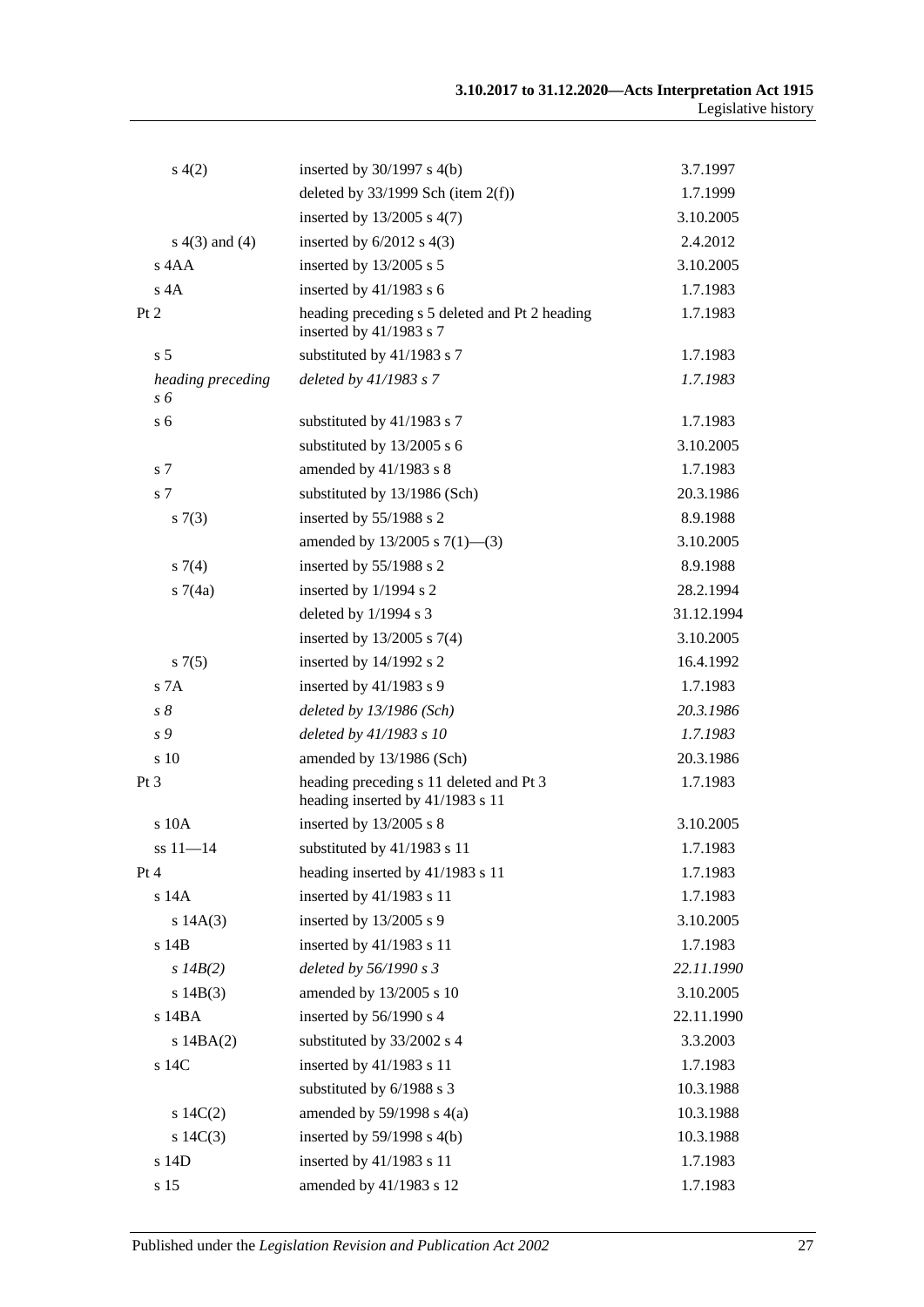|                           | substituted by 13/1986 (Sch)         | 20.3.1986 |
|---------------------------|--------------------------------------|-----------|
| s 16                      |                                      |           |
| s 16(1)                   | amended by $41/1983$ s $13(a)$ —(c)  | 1.7.1983  |
| s 16(2)                   | amended by $41/1983$ s $13(d)$       | 1.7.1983  |
| $s \ 16(2a)$              | inserted by $13/1986$ s $2(a)$       | 20.3.1986 |
| s16(3)                    | amended by $41/1983$ s $13(e)$ , (f) | 1.7.1983  |
|                           | amended by $13/1986$ s $2(b)$        | 20.3.1986 |
| s 16(4)                   | inserted by $13/1986$ s $2(c)$       | 20.3.1986 |
| s 17                      | substituted by 41/1983 s 14          | 1.7.1983  |
| heading preceding<br>s 18 | deleted by 41/1983 s 15              | 1.7.1983  |
| s 18                      | deleted by 41/1983 s 15              | 1.7.1983  |
|                           | inserted by 13/1986 s 3              | 20.3.1986 |
| s 19                      | deleted by 41/1983 s 15              | 1.7.1983  |
|                           | inserted by 6/1988 s 4               | 10.3.1988 |
|                           | substituted by 13/2005 s 11          | 3.10.2005 |
| s 19A                     | inserted by 13/2005 s 11             | 3.10.2005 |
| s 20                      | deleted by 41/1983 s 15              | 1.7.1983  |
|                           | inserted by 8/1992 s 2               | 16.4.1992 |
| s 21                      | amended by 13/1986 (Sch)             | 20.3.1986 |
| s 22                      | substituted by 13/1986 s 4           | 20.3.1986 |
| s22A                      |                                      |           |
| $s$ 22A(3)                | deleted by 41/1983 s 16              | 1.7.1983  |
| $s$ 22 $B$                | inserted by 70/1992 s 4              | 3.3.1986  |
| heading preceding<br>s23  | deleted by 41/1983 s 17              | 1.7.1983  |
| s 24                      | amended by 41/1983 s 18              | 1.7.1983  |
|                           | amended by 13/1986 (Sch)             | 20.3.1986 |
| s <sub>25</sub>           | amended by 41/1983 s 19              | 1.7.1983  |
|                           | substituted by 13/1986 (Sch)         | 20.3.1986 |
|                           | amended by 13/2005 s 12(1), (2)      | 3.10.2005 |
| s 26                      | amended by 13/1986 s 5               | 20.3.1986 |
|                           | amended by $35/2016$ s $5(1)$ , (2)  | 8.9.2016  |
| s 27                      |                                      |           |
| $s\,27(1)$                | amended by 13/1986 (Sch)             | 20.3.1986 |
| $s \, 27(2a)$             | inserted by 6/2012 s 5               | 2.4.2012  |
| s 27A                     | inserted by 13/2005 s 13             | 3.10.2005 |
| s 28                      | substituted by 13/1986 (Sch)         | 20.3.1986 |
| s 28A                     | inserted by 51/1988 s 4              | 8.9.1988  |
|                           | amended by 72/1992 s 10 (Sch)        | 1.3.1993  |
|                           | amended by 34/1996 s 4 (Sch cl 1)    | 3.2.1997  |
| s 30                      | substituted by 13/1986 (Sch)         | 20.3.1986 |
| s31                       | deleted by 51/1988 s 5               | 1.1.1989  |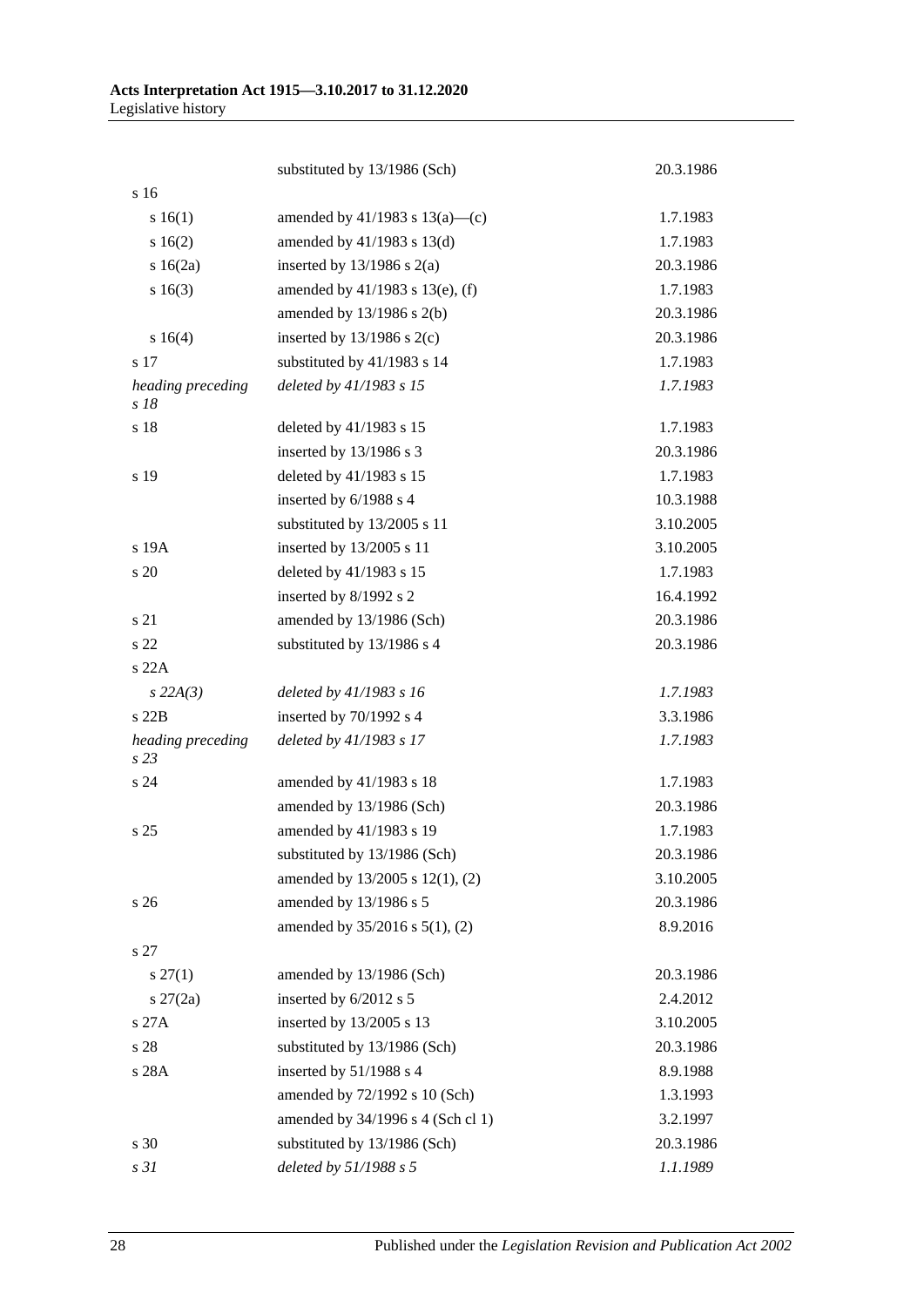| s <sub>32</sub>              | deleted by $107/1981 s 27(c)$     | 11.2.1982  |
|------------------------------|-----------------------------------|------------|
| s 33                         |                                   |            |
| $s \, 33(2)$                 | amended by 13/2005 s 14(1), (2)   | 3.10.2005  |
| $s$ 33 $A$                   | deleted by 13/1986 (Sch)          | 20.3.1986  |
| $s$ 33 $B$                   | deleted by $8/1988 s 3$           | 5.5.1988   |
| $s$ 33 $C$                   | amended by 41/1983 s 20           | 1.7.1983   |
|                              | amended by 13/1986 (Sch)          | 20.3.1986  |
|                              | deleted by $8/1988 s 3$           | 5.5.1988   |
| heading preceding<br>$s\,34$ | deleted by 41/1983 s 21           | 1.7.1983   |
| s 36                         | substituted by 13/1986 (Sch)      | 20.3.1986  |
| s 36A                        | inserted by 7/2005 s 4            | 21.7.2005  |
| $s \, 36A(5)$                |                                   |            |
| man                          | inserted by $35/2016$ s $6(1)$    | 8.9.2016   |
| woman                        | inserted by $35/2016$ s $6(2)$    | 8.9.2016   |
| s 37                         | amended by 13/1986 (Sch)          | 20.3.1986  |
| s37A                         | inserted by 41/1983 s 22          | 1.7.1983   |
| s 38                         | deleted by $3/1978 s 7(1)$        | 1.6.1978   |
| heading preceding<br>s 39    | deleted by 41/1983 s 23           | 1.7.1983   |
| s 39                         | amended by 13/1986 (Sch)          | 20.3.1986  |
|                              | substituted by 13/2005 s 15       | 3.10.2005  |
| $\sin 40$                    | deleted by 41/1983 s 24           | 1.7.1983   |
|                              | inserted by 56/1990 s 5           | 22.11.1990 |
| heading preceding<br>s41     | deleted by 41/1983 s 25           | 1.7.1983   |
| s41                          | deleted by 56/1984 s 5            | 1.7.1984   |
| $s\,43$                      | substituted by 13/1986 (Sch)      | 20.3.1986  |
|                              | deleted by 69/1991 s 17           | 6.7.1992   |
| s 44                         | substituted by 13/1986 (Sch)      | 20.3.1986  |
| $s\,44(1)$                   | amended by 13/2005 s 16(1)        | 3.10.2005  |
|                              | amended by 56/2005 Sch 2 cl 3(1)  | 1.7.2006   |
| $s\,44(2)$                   | amended by 51/1988 s 6            | 1.1.1989   |
|                              | amended by 13/2005 s 16(2)        | 3.10.2005  |
|                              | amended by 56/2005 Sch 2 cl 3(2)  | 1.7.2006   |
|                              | amended by 43/2016 Sch 1 cl 1(1)  | 3.10.2017  |
| $s\,44(3)$ - (5)             | inserted by 43/2016 Sch 1 cl 1(2) | 3.10.2017  |
| s 45                         | deleted by 13/1986 (Sch)          | 20.3.1986  |
|                              | inserted by 15/1994 s 2           | 12.5.1994  |
| ss 46 and 47                 | deleted by $13/1986$ (Sch)        | 20.3.1986  |
| heading preceding<br>$s\,48$ | deleted by 41/1983 s 26           | 1.7.1983   |
| ss 48 and 49                 | deleted by 41/1983 s 26           | 1.7.1983   |
| s 51                         | deleted by 56/1984 s 5            | 1.7.1984   |